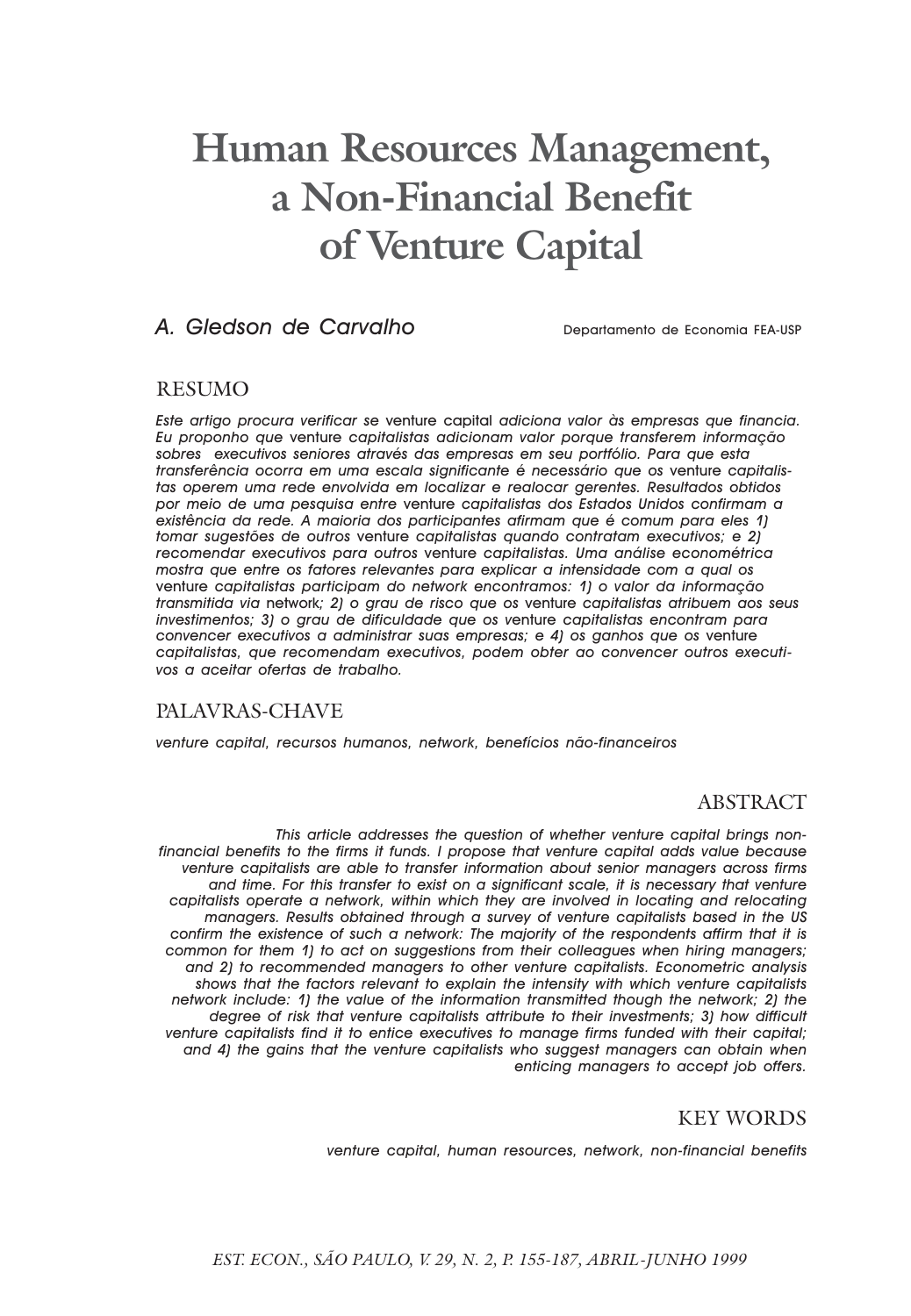## *INTRODUCTION*

Recent research has emphasized that venture capital<sup>1</sup> organizations play a different role from that of traditional capital providers. Venture capitalists gain a detailed knowledge of the firms they fund. As a consequence, these inside investors can provide financing to young businesses that otherwise would not receive external resources (BARRY, 1994 reviews this theoretical literature). This is because typical candidates for venture capital funds are young, fast-growing firms. These firms are characterized by critical asymmetries of information and adverse selection problems. This makes opportunistic behavior a critical concern in the financing of these firms. Sahlman (1990) describes venture capital as an institution shaped to provide monitoring and to control opportunistic behavior (GOMPERS, 1995 and LERNER, 1994 present an empirical analysis of this issue).

Most studies concerning the special role of venture capital as financial intermediary have focused on the effectiveness of venture capital in ameliorating asymmetric information problems (see CHAN, 1983, AMIT, GLOSTEN, and MULLER, 1990, ADMATI and PFLELDERER, 1994, SAHLMAN, 1990, and BARRY, 1994 for a review of this literature). In these papers, venture capital becomes a financial contract designed to ameliorate the adverse selection problem, give investors the necessary control, and remunerate them for the high risk they assume. (BARRY, 1994)

Can venture capital also bring non-financial benefits? Do firms turn to venture capital sources only when they would otherwise face credit rationing? There is much anecdotal evidence suggesting that venture capital provides other resources such as marketing, consulting, etc. Barry (1994) suggests that venture capitalists add value because they frequently specialize in a particular technology or stage of development and, therefore, can offer strategic guidance. However, to date, no empirical standard treatment has been given these special roles of venture capital.

In theoretical papers dealing with venture capital, the set of possible outcomes is determined before the intervention of venture capital. For instance, the managerial factor is included in the description of the project. The roles that venture capital contracts play are restricted to screening projects and guaranteeing that the right decisions are made in due time. In contrast, this article recognizes the crucial role that management plays in determining the success of young, fast-growing

Venture capital and private equity are used as synonyms.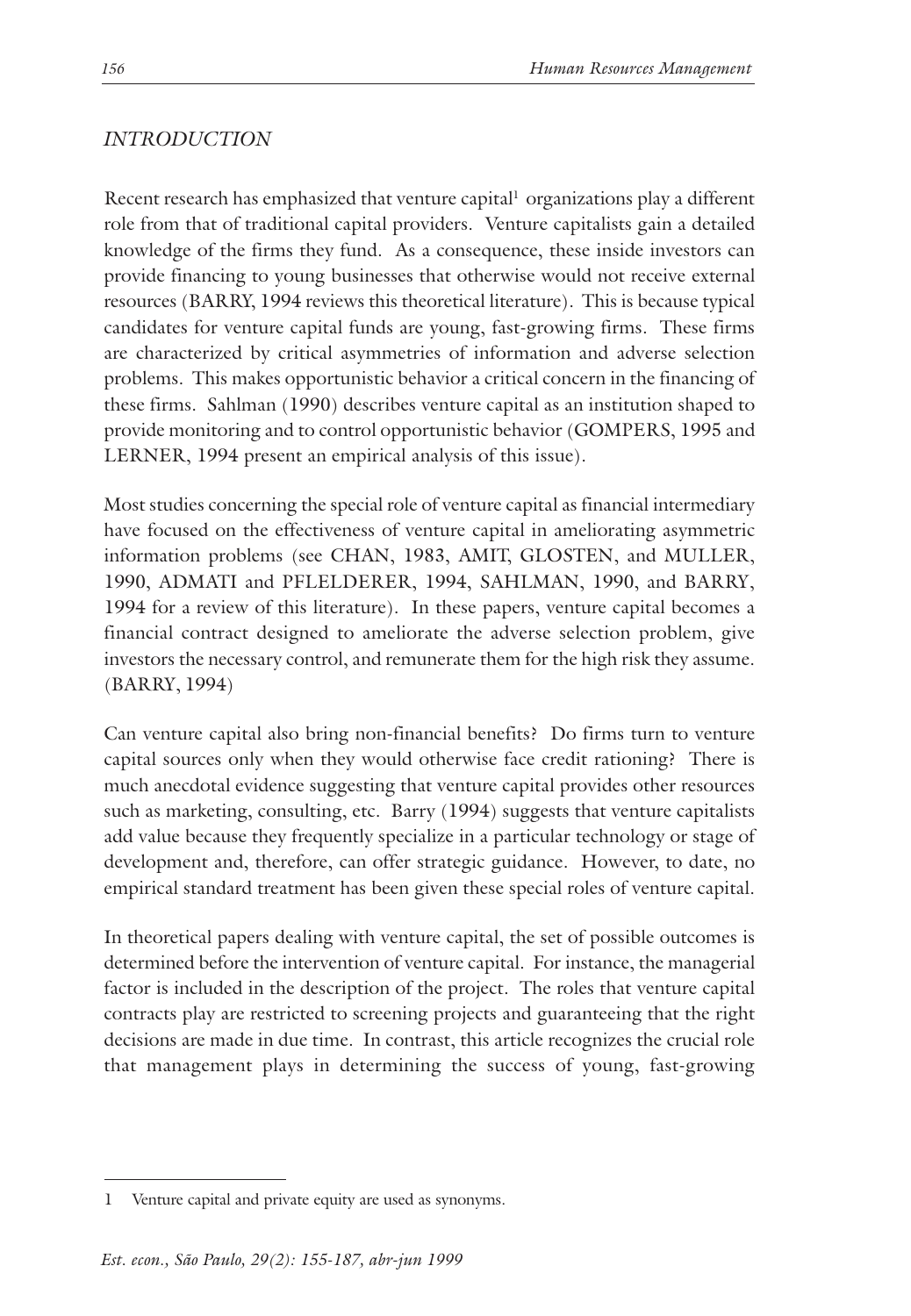enterprises. The potentialities of a young firm certainly depend on the efficacy with which it can attract executives. Therefore, the efficacy of the different types of financing depends on the ability with which they attract efficient managers.

This article argues that venture capital brings non-financial benefits to new projects because it allows the transfer of valuable information acquired in previous investments, a feature not afforded by other sources of funding. More specifically, this work focuses on the transfer of one particular form of information crucial to new firms - the abilities and qualification of senior managers - that endows firms funded with venture capital with superior managers. This transfer of information is accomplished through an informal network of venture capitalists that is involved in locating and relocating managers. The goals of this article are 1) to provide evidence about the existence of this previously unstudied network; 2) to explain the benefits that the network brings to firms in venture capitalist's portfolio; and 3) to study what motivates the participation of venture capitalists in the network.

The results in this article are based on a survey of U.S. based venture capitalists. The survey results confirm the existence of the network: a majority of the venture capitalists confirm that their relationships with their colleagues include acting on their suggestions when hiring mangers, and in turn recommending manager to each other. A substantial proportion of venture capitalists confirm that they adopt the strategy of recycling managers in their portfolio firms.

Econometric analysis shows that venture capitalists' decision to join the network can be explained by factors such as: the subjective risk venture capitalists attribute to their investments; the value of the information transmitted through the network; the size of their funds; and the difficulty that venture capitalists find in hiring managers. In addition, venture capitalists' motivation to network also depends on possible gains when hiring managers due to the reputation they can acquire for assisting managers with job placement. Moreover, the econometric analysis suggests that the decisions to suggest managers and to act on suggestions when recruiting managers are distinct decisions.

This article is organized as follows: Section 1 discusses the features of private equity financing that allow venture capitalists to add value within the portfolio firm by transferring valuable information among firms. Section 2 presents the the survey and Section 3 presents some initial results supporting the existence of an informal network operated by venture capitalists in which they are involved in locating and relocating managers. An econometric analysis of venture capitalists motives for networking is provided in Section 4. The last Section concludes this article.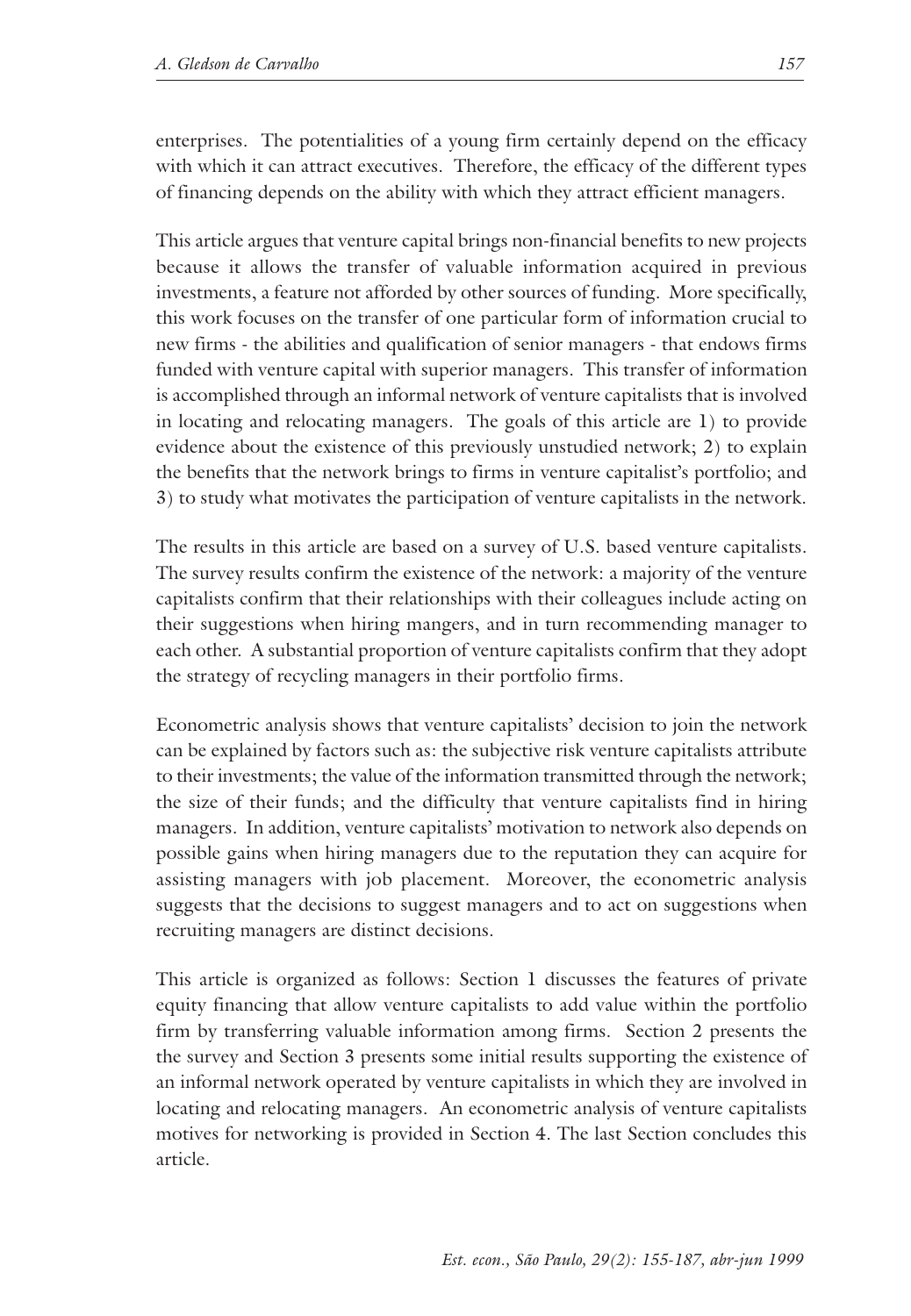# **1. ADDING VALUE THROUGH THE TRANSFER OF INFORMATION**

Other researchers have emphasized the importance of venture capital in solving information problems. This study is the first to emphasize the importance of venture capitalists as managers of human capital. In this section, I outline how a mature private equity industry provides venture capitalists with the opportunity to transfer information from past investments to new firms. This information is valuable for the success of young developing firms, and constitutes a source of value added within portfolio firms. Moreover, this feature is unique to venture capital financing mainly because this type of information is difficult to transfer in any systematic fashion.

## 1.1 Organizational Capital

Two firms holding the same assets can be valued differently. A common explanation for this discrepancy is that firms have intangible, non-tradable assets. Research on transaction cost economics casts light on the nature of such non-tradable assets. Broadly speaking, transaction costs encompass a spectrum of institutional costs including those of, negotiating, drawing up and enforcing contracts, monitoring performance, and changing institutional arrangements. Following the transaction cost approach, economic organizations and the contractual arrangements made by them are seen as minimizing specific transaction costs (see CHEUNG, 1987 for an introduction to the topic of economic organization and transaction cost). In view of transaction costs, the firm's value depends on its ability to efficiently<sup>2</sup> contract with suppliers, customers, and employees.

Many of the contracts between the firm and its suppliers, customers, and employees involve principal-agent problems in the context of uncertainty. Moreover, the uncertainty generally affects all the parties involved in the contracts. Therefore, the contract design depends on the information that the parties involved in it have about each other. This becomes an even more complex issue when there is interdependence between the effort of many agents (e.g., when the outcome of an employee's effort depends on the effort of another employee). Therefore, the firm's ability to contract, and consequently its efficiency, depends also on the information it has, not only about individual agents (employees, customers, and

Efficiency here is understood as the ability to design contracts that maximize benefits vis-à-vis  $\mathcal{D}_{\alpha}$ transaction costs.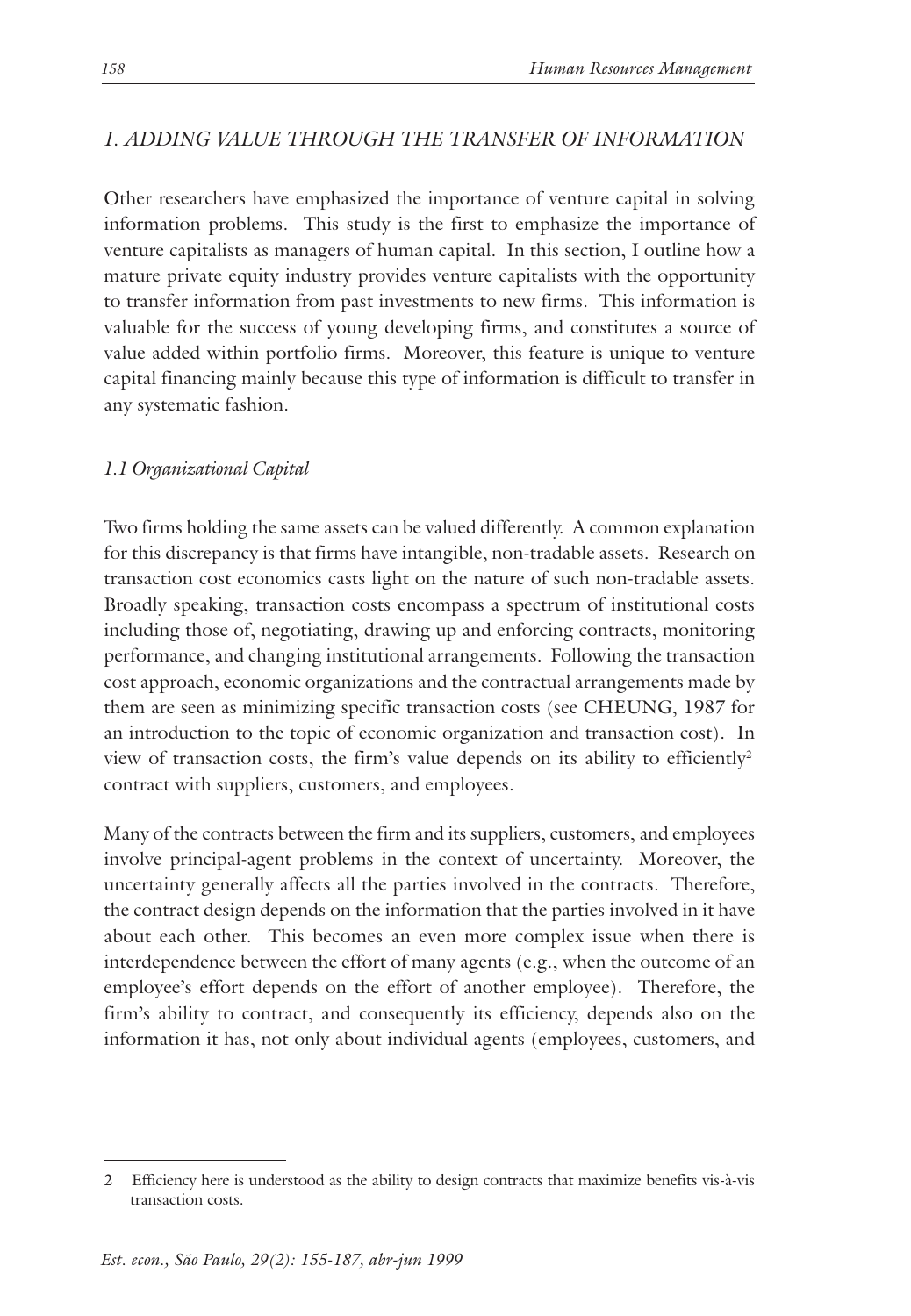suppliers), but also about the synergy existing among the different agents, and the information these agents have about the firm. Thus, part of the value of a firm comprises "assets" that are idiosyncratic.

Among these idiosyncratic assets are the institutional arrangements made inside the firm, its ability to contract efficiently given certain information, its knowledge about the parties involved in the contracts, its reputation (i.e., the information different agents have about the firm), etc. I will call such assets, *organizational capital*. In general, organizational capital is intangible, nontradable, and difficult to transmit. When a firm shuts down, most of its organizational capital is lost. I will argue that a mature private equity industry has the unique feature of fostering venture capitalists with the opportunity to transfer organizational capital across firms.

## 1.2 The Transfer of Organizational Capital

The main goal in private equity financing is profit through capital gains made in portfolio firms. As a result, a potential candidate for venture capital resources must have the prospect of producing large capital gains in a relative short period of time (usually, firms with the potential to become publicly traded). Firms suitable to receive venture capital funds are typically high-risk. More importantly, These firms are characterized by a high degree of asymmetric information. Managers frequently have more accurate information about the prospects of the firm than they may be willing to reveal. For instance, they generally lack the incentive to liquidate a project with dim perspectives as long as others are providing capital.

The information asymmetry makes project governance extremely important. Among the mechanisms venture capitalists adopt to mitigate this problem are close monitoring and staging of the investment (SAHLMAN, 1990, GOMPERS, 1994, and LERNER, 1994. The project is divided into stages. At every financing round, venture capitalists invest only the capital necessary to take the firm to the next stage of development. They monitor the firm closely and, at every round of financing, decide whether or not to continue funding the firm. These mechanisms ameliorate the information asymmetry and provide the venture capitalist opportunities to withdraw from a project with limited profit potential. Furthermore, this gives managers the incentive to use capital efficiently.

With the purpose of increasing the likelihood of success and improving their information about the perspectives of the projects, venture capitalists frequently become actively involved in the operation of their portfolio firms. For example, they often sit on the board of directors, replace managers, help establish business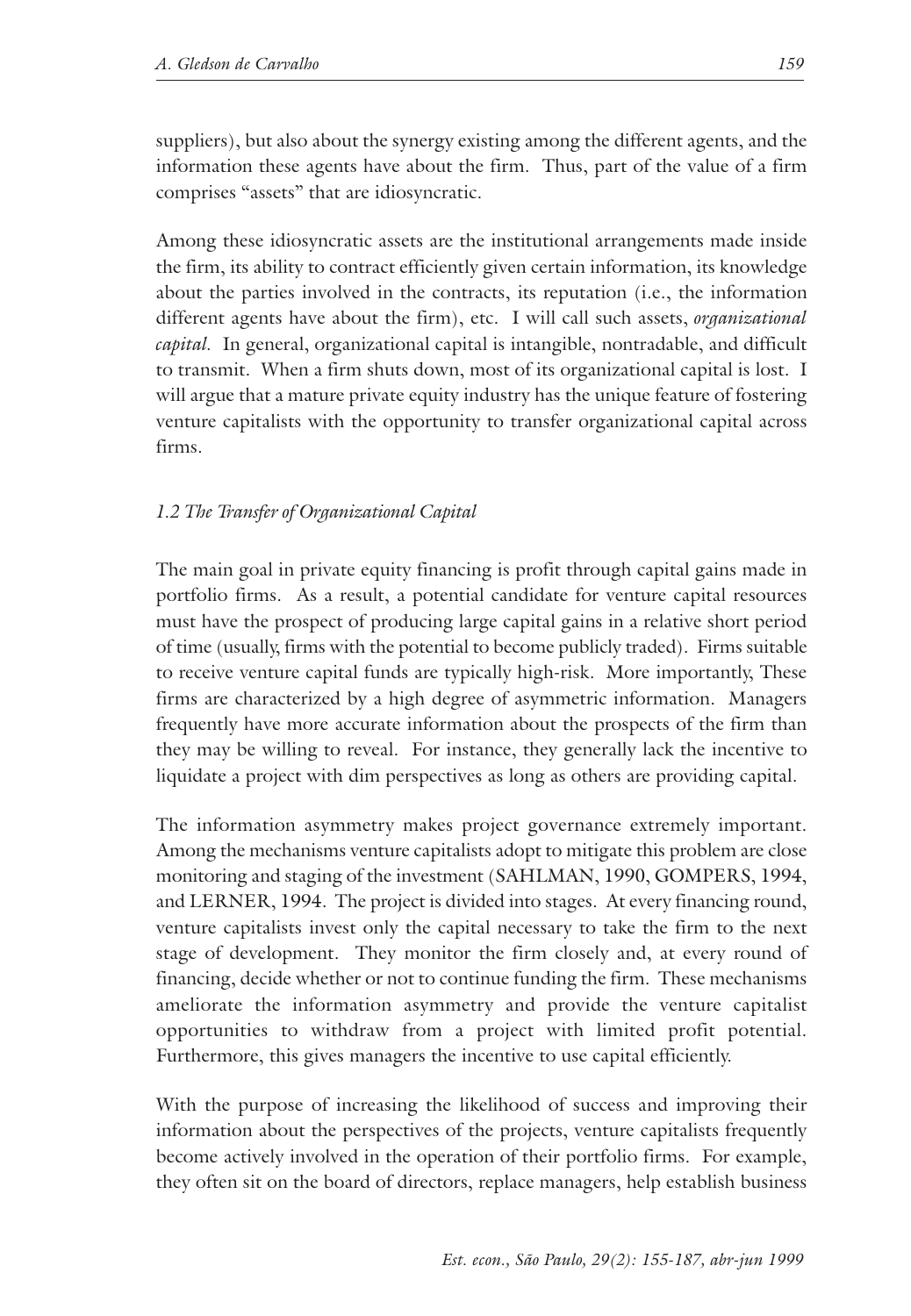strategies, provide industry knowledge, structure deals with suppliers and customers, and act as confidants to managers. Because many of the firms suitable to receive venture capital funds are young companies lacking experience in human resources management, venture capitalists often become involved in selecting, recruiting and properly<sup>3</sup> remunerating key employees.

The close involvement of venture capitalists with the portfolio firms does not only attenuate the information asymmetry and improve the returns on the investment. It also provides venture capitalists with expertise in selecting, recruiting, and properly remunerating management teams, as well as in timing the development of the firms as organizations (e.g., when is the right time to add a professional CEO or CFO, etc.). As an additional benefit, it gives venture capitalists non-public information about the abilities and qualifications of the managers in the firms they fund.

Even though venture capitalists finance firms with potential to become publicly traded, more often than not, their investments end when their portfolio firms are either liquidated or merge with larger corporations. It has been estimated that about one third of the capital invested by venture capitalists results in loss. (SAHLMAN, 1990) In the case of mergers, the portfolio firms become divisions of the acquiring corporation and do not need senior management teams. Therefore, in most cases, senior managers have limited viability in firms funded with venture capital, and leave their companies when they are sold or liquidated (this is not necessarily so if the firm goes public). The limited viability of senior managers in firms funded with venture capital frequently puts venture capitalists in contact with managers between jobs.

The nature of the involvement of venture capitalists with their portfolio firms provides them with the necessary conditions to transfer organizational capital from one firm to another. Among other things, they can transfer the knowledge they acquire about suppliers, customers, and the management team of the companies they fund. When they exit an investment, they have the possibility of recycling competent managers by rehiring them to manage other firms in their portfolio. Venture capitalists also bring to a project the expertise they develop in selecting, recruiting, and remunerating managers; and in timing the development of the companies as organizations.

 $\mathcal{Z}$ The adjective "properly" refers to the design of contracts that gives the managers the right incentives, aligning his/hers interests with the investors.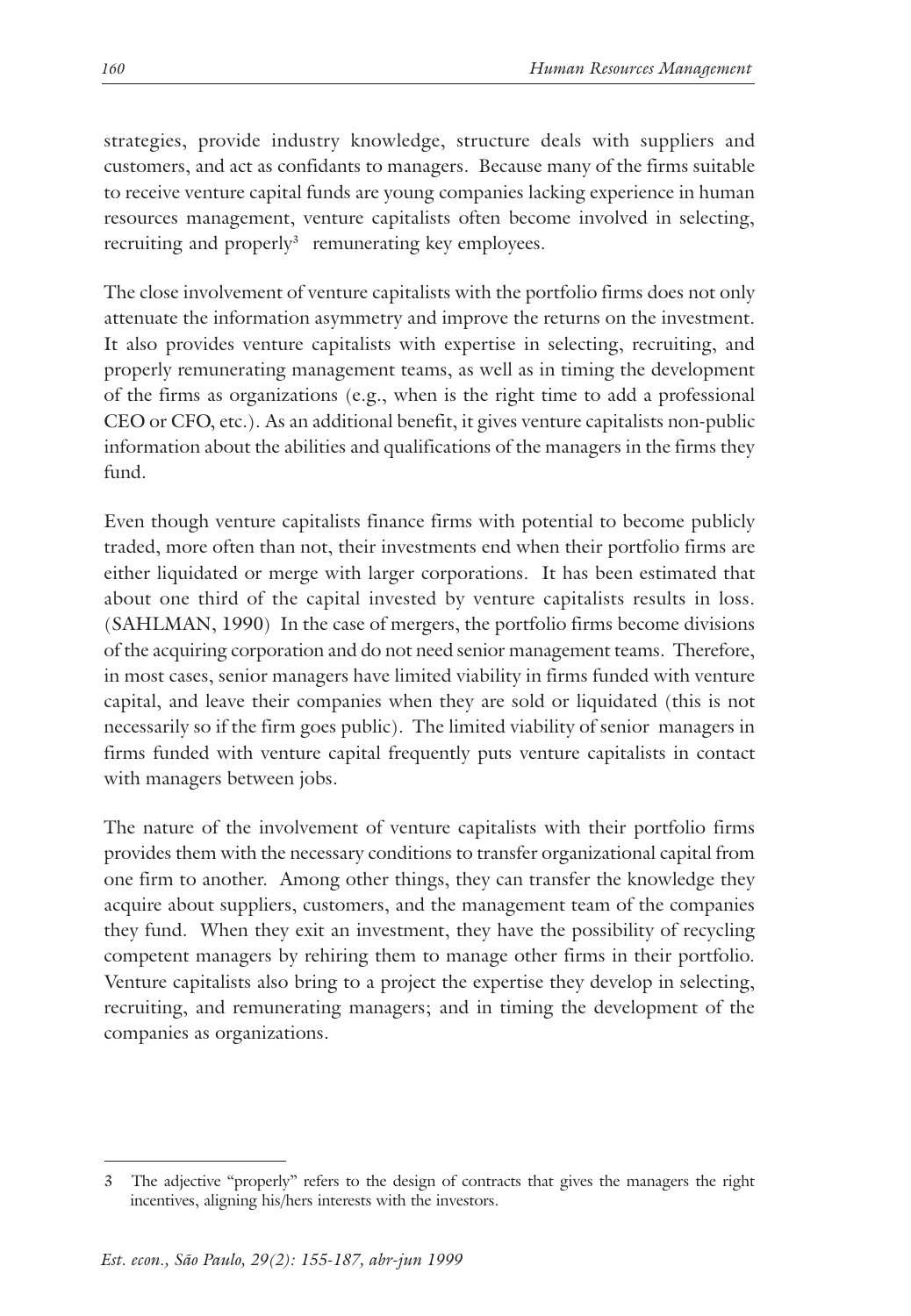An example in which the transfer of organizational capital is very intense is given by Kleiner, Perkins:

> "The keiretsu conceit aside, the Kleiner partners' role in Silicon Valley may in some ways be closer to that of the Hollywood moguls of the '30s and '40s, whose success was built on their ability to lock up stars, directors and writers. Kleiner Perkins has similarly amassed a pool of talent. "If you're well regarded as a manager in their stable, you're going to be used over the years," says Frank Ingari, whom Doerr tapped to run networking software company Shiva Corp. in 1993.<sup>4</sup>

> "One way Doerr hardwires his network is by placing Kleiner CEOs on the boards of other corporate members of the keiretsu ... The CEO of video game maker Crystal Dynamics, Randy Komisar, one of a number of Go veterans now running Kleiner companies, sits on the boards of two Kleiner-associated companies, Total Entertainment Network and MNI Interactive. CEO John Kernan of Lightspan Partnership sits on the board of fellow educational software company Academic Systems..."<sup>5</sup>

> "The network has been buttressed by the "CEO-in-residence" program which brings temporarily out-of-work top executives into Kleiner and Perkins to review business plans, to do a little strategic thinking and help with recruiting... $^{96}$

Another specific means of transferring organizational capital is related to the way venture capitalists can deal with managerial risk incentives. Managers of small growing firms are exposed to high risk. As mentioned before, senior managers find themselves in a vulnerable situation when the firm does not go public. The fact that venture capitalists can possibly offer another chance in another portfolio firm reduces the firm-specific risk that managers face. Therefore, it may be that firms funded with venture capital have an advantage when recruiting managers because of the "insurance" that venture capitalists can offer - I will refer to this as "insurance effect."

<sup>4</sup> Institutional Investors (June-1996, p. 95).

<sup>.5</sup> Institutional Investors (June-1996, p. 96)

<sup>6</sup> Institutional Investors (June-1996, p. 96).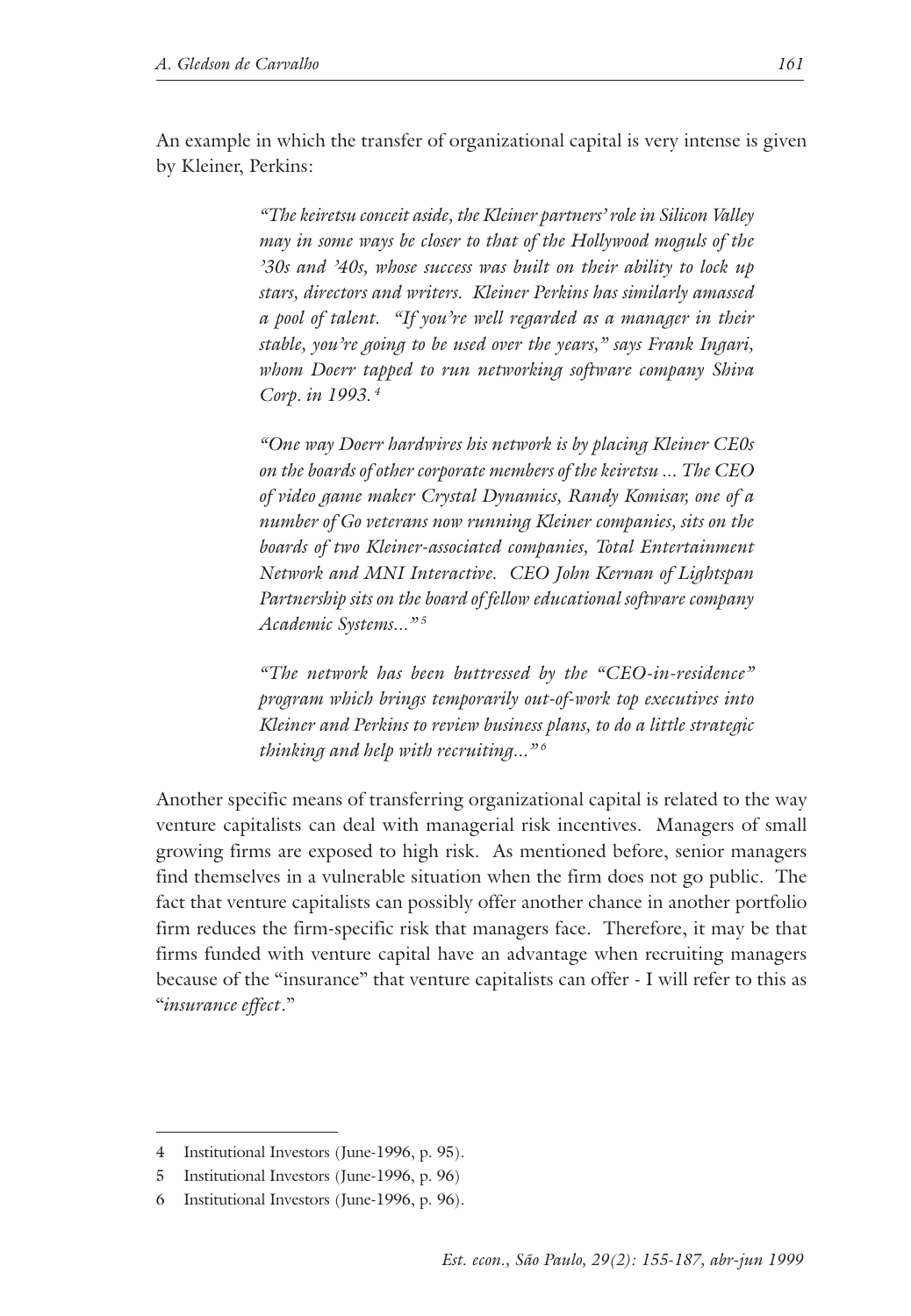This paper focuses on two particular ways that venture capitalists can transfer organization capital: the transfer of information about the qualification of senior managers and the insurance effect. Both of these mechanisms depend on the possibility of consecutively employing managers in more than one portfolio firm. The possibilities of a same venture capitalist reemploying the same managers seem somewhat restricted: few venture capital funds are large enough<sup>7</sup> to match job openings with the availability of managers. However, one factor that broadens the transfer of organization capital is the relationship among venture capitalists, much of it motivated by the syndication of investments.

Syndication is a strategy that venture capitalists commonly use to improve the screening<sup>8</sup> of investments, achieve better monitoring, guarantee sources of funds to specific projects, and diversify their portfolio. (LERNER, 1994) The possibilities for syndication depend on both the connections a venture capitalist, has, and his or her reputation among other venture capitalists. Syndication is especially important for the transfer of organizational capital. It creates strong bonds among venture capitalists and, therefore, allows reliable information to flow among them. The syndication of investments broadens the transfer of organizational capital because it allows the transfer to occur across firms in the portfolio of different funds. The fact that reliable information can circulate among venture capitalists give them an unusual<sup>9</sup> role as certifiers of senior managers abilities. This reasoning suggests that venture capitalists operate an informal network involved in locating and relocating managers. The rest of this article is dedicated to the analysis of this previously unstudied network.

## 2. THE SURVEY

A survey was conducted to verify the existence of a network among venture capitalists involved in locating and relocating managers, as well as to investigate the motivations of venture capitalists in joining the network. The survey included

In telephone interviews, some venture capitalists reported that they reemploy efficient managers whenever there are opportunities for that. Nonetheless, their funds are not large enough to allow the systematic recycling of mangers.

<sup>8</sup> In other words, they feel more confident in financing a firm if other experienced investors think the firm should be funded.

<sup>9</sup> This feature is unique to venture capital. When a firm is funded with other sources of capital, no agent can play this certification role.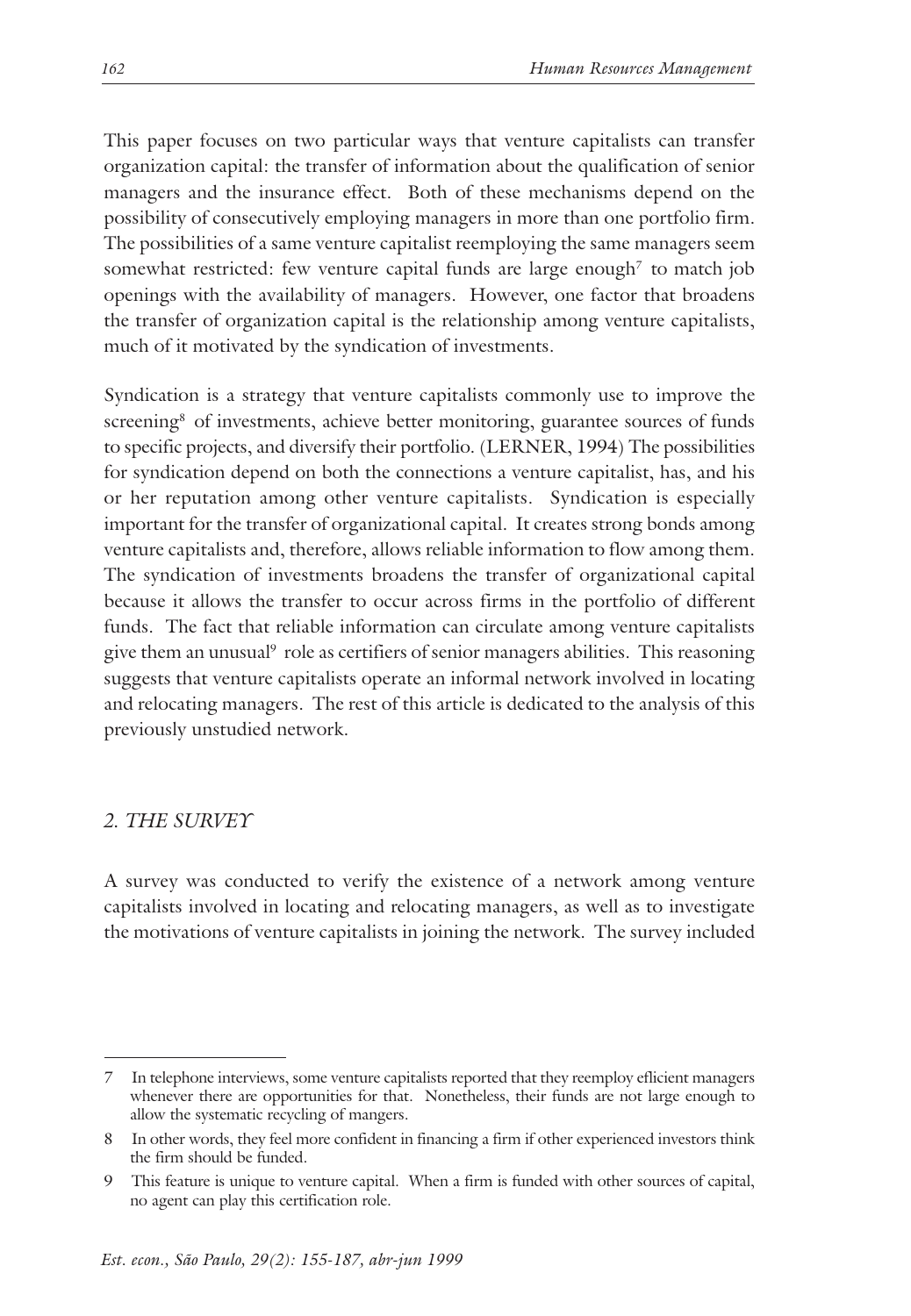questions about the relation of venture capitalists with the managers of their portfolio firms, and with other venture capitalists. This section describes the survey. explain the variables, and presents the results.

The survey was conducted between Nov 1995-Dec 1996. The questionnaire was sent to 879 venture capitalists randomly selected from Venture Economics (1994). The mailing list was restricted to venture capitalists based in the US. The valid responses amounted to 156. Since the survey was conducted with the option of anonymity, some questions left blank remained so. The reader will find a detailed description of the sample with a discussion of possible sampling biases in Carvalho  $(1997).$ 

## 2.1 The Variables

The survey classified the respondents according to the following characteristics: 1) the subjective risk they assess of their investments (variable SUBJECTIVE RISK); 2) the type of financing the venture capitalist is specialized in (used to define the variable  $EARLY$ ; 3) the amount of time in the private equity industry (variable EXPERIENCE); 4) the size of their funds (variable CAPITAL); and 5) how many deals they had structured in the previous 5 years (variable DEALS). The information concerning variables EXPERIENCE, CAPITAL, and DEALS was obtained directly from questions 5 - 7 of the of the questionnaire (appendix B). The description of the respondents according to these three characteristics is in Carvalho (1997)

Concerning the type of financing (related to the variable EARLY), the respondents were asked to list the three types of financing with which they are primarily<sup>10</sup> involved (question 1, appendix B). To answer this question, they were given a menu including: seed, startup, R&D, first-stage, second-stage, mezzanine, LBO, acquisition financing, control block purchase, industry consolidation, and blank slot to fill with types not listed above (this classification was taken from Venture Economics  $(1994)$ ).

As there is no clear division among the types of financing, I grouped seed, startup, R&D, and first-stage in a broader category, early-stage <sup>11</sup> financing. To create the

<sup>10</sup> They were asked to rank only the three most frequent types of finance in order to prevent them from listing types that they do only occasionally (we would not be able recognize each ones are done only occasionally).

<sup>11</sup> This procedure is similar to the one adopted in GOMPERS (1993).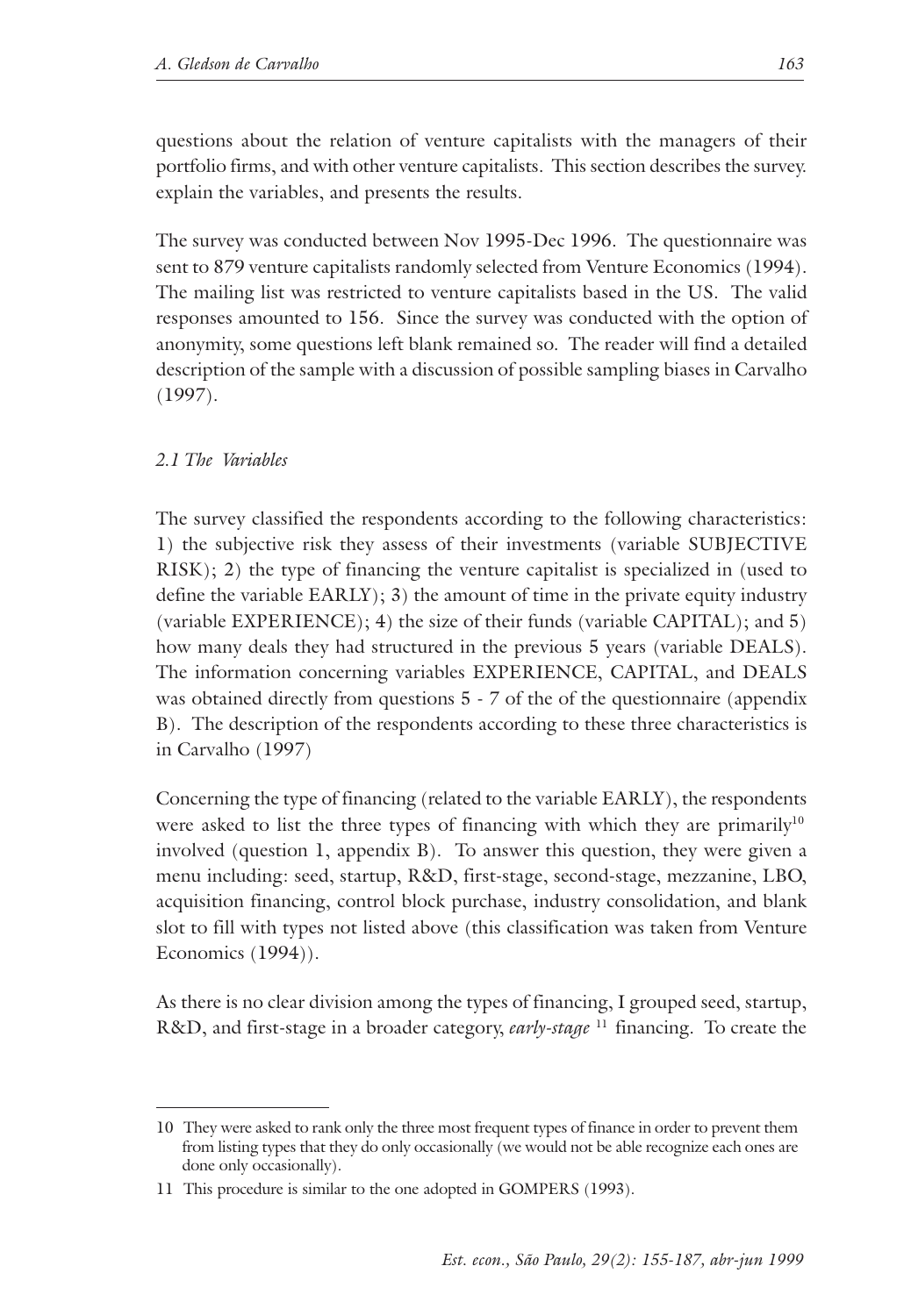variable EARLY, I classified venture capitalists according to the number of earlystage financing out of the three main types of financing. Therefore, variable EARLY assumes value 0 if the venture capitalist did not list any early-stage financing, takes value 1 if the venture capitalist listed only one early-stage financing, and so on.

Theoretical reasoning suggests that the risk venture capitalists face in their investments is an important element in the decision to network. Among other effects, risk intensifies the syndication of investments. In the absence of information of the riskiness of the portfolio of projects held by venture capitalists, it was necessary to ask them for a subjective assessment of the riskiness of their investments. Venture capitalists revealed their subjective risk (variable SUBJECTIVE RISK) by answering the question: "in the realm of venture capital, how would you classify most  $^{12}$  of your investments (Use a scale from 1 for low risk to 5 for  $high$  risk)?"

One potential problem that arises when a subjective measure is used is that each respondent arbitrarily sets a different scale. This prevents interpersonal comparison and makes the measure appear amorphous. On the other hand, there are two arguments to justify its use, one conceptual and the other practical. The conceptual one is that if riskiness of the investments have influence on a certain behavior, then the right variable to be used is the riskiness that the agents perceive, i.e., the subjective risk they assess. The practical one is that there is no available data about the riskiness of individual investments made by venture capitalists.

Even though variable SUBJECTIVE RISK appears amorphous it has a strong correlation with early-stage financing - as it is expected from any measure of riskiness in venture capital investments. The coefficient of correlation<sup>13</sup> between variables SUBJECTIVE RISK and EARLY is 0.674. Although crude, the use of this subjective measure provides the first step in understanding the role of riskiness in determining venture capitalists' behavior. Moreover, as we will see, this measure turns out to be important in explaining the cross-sectional variation of other variables.

I also collected data on the number of managers that were assisted with respect to job placement (variable PLACEMENT), and the number of replacement of managers (variable REPLACEMENT) - questions 8 and 9 in appendix B. Table 1

164

<sup>12</sup> The purpose of including the phrase "most of your investments" was to simplify the venture capitalists' task of assessing risk by preventing them from having to consider types of investments that that they do only occasionally.

<sup>13</sup> Significant at the 1% level.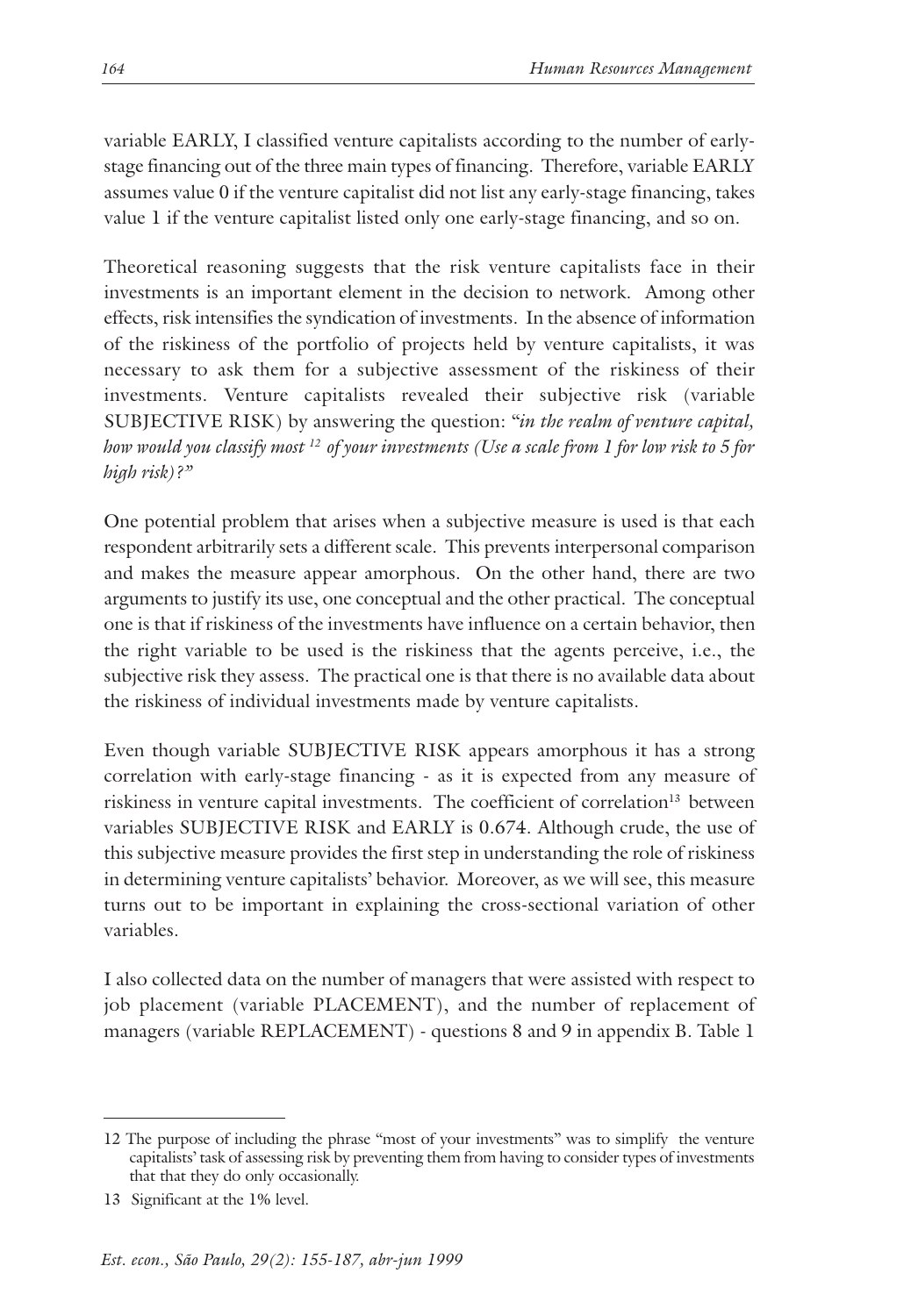shows the distribution of variable PLACEMENT. As it can be seen, the respondents on average had assisted 2.59 managers with job placement in the previous 5 years.

Table 2 shows the distribution of variable REPLACEMENT. As it can be seen, on average the respondents had replaced 4.59 managers in the previous five years. Since the number of replacements is very sensitive to the number of deals that venture capitalists had made, I computed the average replacement by dividing REPLACEMENT by DEALS (whenever the latter is different from zero). Table 3 presents the distribution of the variable average replacement and shows that on average the respondents replace 0.37 managers per firm they fund. The data summarizing replacement of managers offer a first assessment of how much venture capitalists are involved with the recruitment of managers. However it underestimates this involvement because it does not account for the number of managers added<sup>14</sup> when the portfolio firms expand.

## TABLE 1 - DISTRIBUTION OF THE VARIABLE PLACEMENT : NUMBER OF EXECUTIVES THE VENTURE CAPITALIST HAS EMPLOYED MORE THAN ONCE OR HELPED WITH JOB PLACEMENT IN THE PREVIOUS 5 YEARS<sup>a</sup>

| <b>PLACEMENT</b> | Frequency | Valid<br>percentage | Cumulative<br>percentage |
|------------------|-----------|---------------------|--------------------------|
| $\mathbf{0}$     | 35        | 24.8                | 24.8                     |
| 1 and $1.5b$     | 16        | 11.4                | 36.2                     |
| 2                | 36        | 25.5                | 61.7                     |
| 3 and 3.5        | 27        | 19.2                | 80.9                     |
| 4                | 3         | 2.1                 | 83.0                     |
| 5                | 11        | 7.8                 | 90.8                     |
| 6                | 2         | 1.4                 | 92.2                     |
| $\overline{7}$   | 1         | 0.7                 | 92.9                     |
| 8                | 1         | 0.7                 | 93.6                     |
| 10               | 7         | 5.0                 | 98.6                     |
| more than 10     | 2         | 1.4                 | 100.0                    |
| missing          | 15        | ٠                   |                          |
| total            | 156       | 100                 |                          |
| average          |           |                     | 2.59                     |

a In some other cases the respondent indicated that the answer given to this item referred to the whole fund instead. In such cases the answer was considered blank.

b Some respondents gave intervals as answers. In such cases, the midpoint of the interval was used. This is why PLACEMENT assume noninteger values.

<sup>14</sup> A venture capitalist can be actively involved in recruiting managers and never replaced any.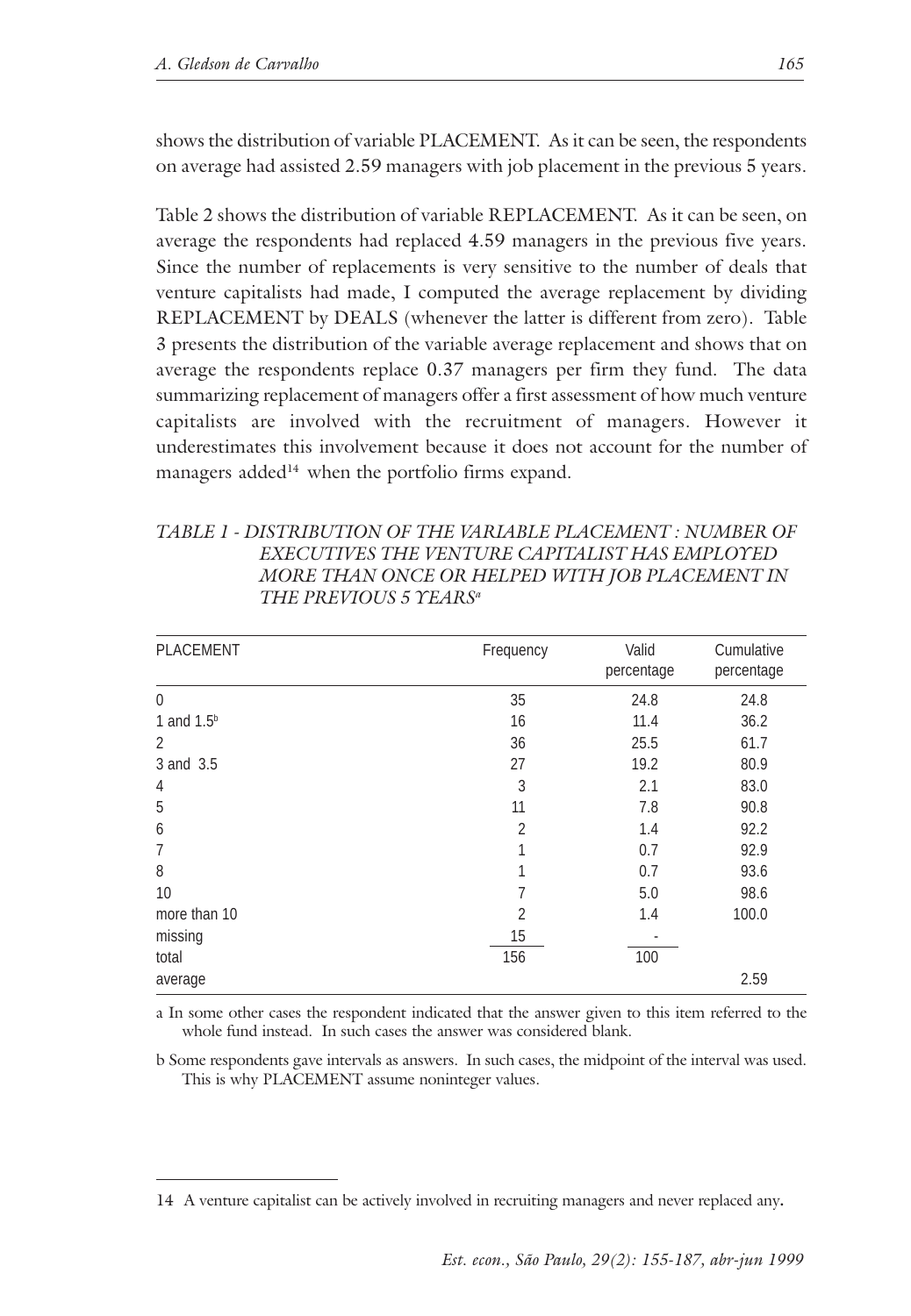Finally, the respondents were asked to rank the three activities performed by venture capitalists that they consider most important (question 3, appendix B). They were given a menu including a) monitoring performance against goals, b) helping with management decisions, c) providing industry knowledge, d) providing finance, e) developing business strategies, f) recruiting managers, and two blank slots to complete with unlisted activities. Table 4 presents a summary of the answers given to this question. Specifically, 16.8% of the respondents ranked recruitment of managers as the most important activity, 18.7% as the second most important, and 18.79% as the third most important. In all, 54.2% ranked recruitment of managers as one of the three most important activities.

| <b>REPLACEMENT</b>     | Frequency      | Valid<br>percentage | Cumulative<br>percentage |
|------------------------|----------------|---------------------|--------------------------|
| $\mathbf{0}$           | 7              | 4.9                 | 4.9                      |
| 1                      | 15             | 10.5                | 15.4                     |
| $\overline{2}$         | 15             | 12.6                | 28.0                     |
| 3                      | 29             | 20.3                | 48.3                     |
| 4                      | 20             | 13.9                | 62.2                     |
| 5                      | 20             | 13.9                | 76.1                     |
| 6                      | 5              | 3.5                 | 79.6                     |
| $\overline{7}$         | $\overline{2}$ | 1.4                 | 81.0                     |
| 8 and 8.5 <sup>b</sup> | 6              | 4.2                 | 85.2                     |
| 10                     | 12             | 8.4                 | 93.6                     |
| more than 10           | 9              | 6.4                 | 100.0                    |
| missing                | 13             |                     |                          |
| total                  | 156            | 100                 |                          |
| average                |                |                     | 4.59                     |

TABLE 2 - DISTRIBUTION OF THE VARIABLE REPLACEMENT: NUMBER OF CEOS REPLACED IN THE PREVIOUS 5 YEARS<sup>a</sup>

In some other cases the respondent indicated that the answer given to this item referred to the whole fund instead. In such cases the answer was considered blank.

Some respondents gave intervals as answer. In such cases, the midpoint of the interval was b used. This is why REPLACEMENT assume noninteger values.

## 2.2 Concerns With Biases

There is always a general concern of sampling biases in studies that employ the survey method. Moreover, there is heightened concern that voluntary surveys are answered more frequently by those interested in the issues covered in the survey. This methodological concern is aggravated when the survey is conducted with anonymity. The scarcity of data regarding individual venture capitalists further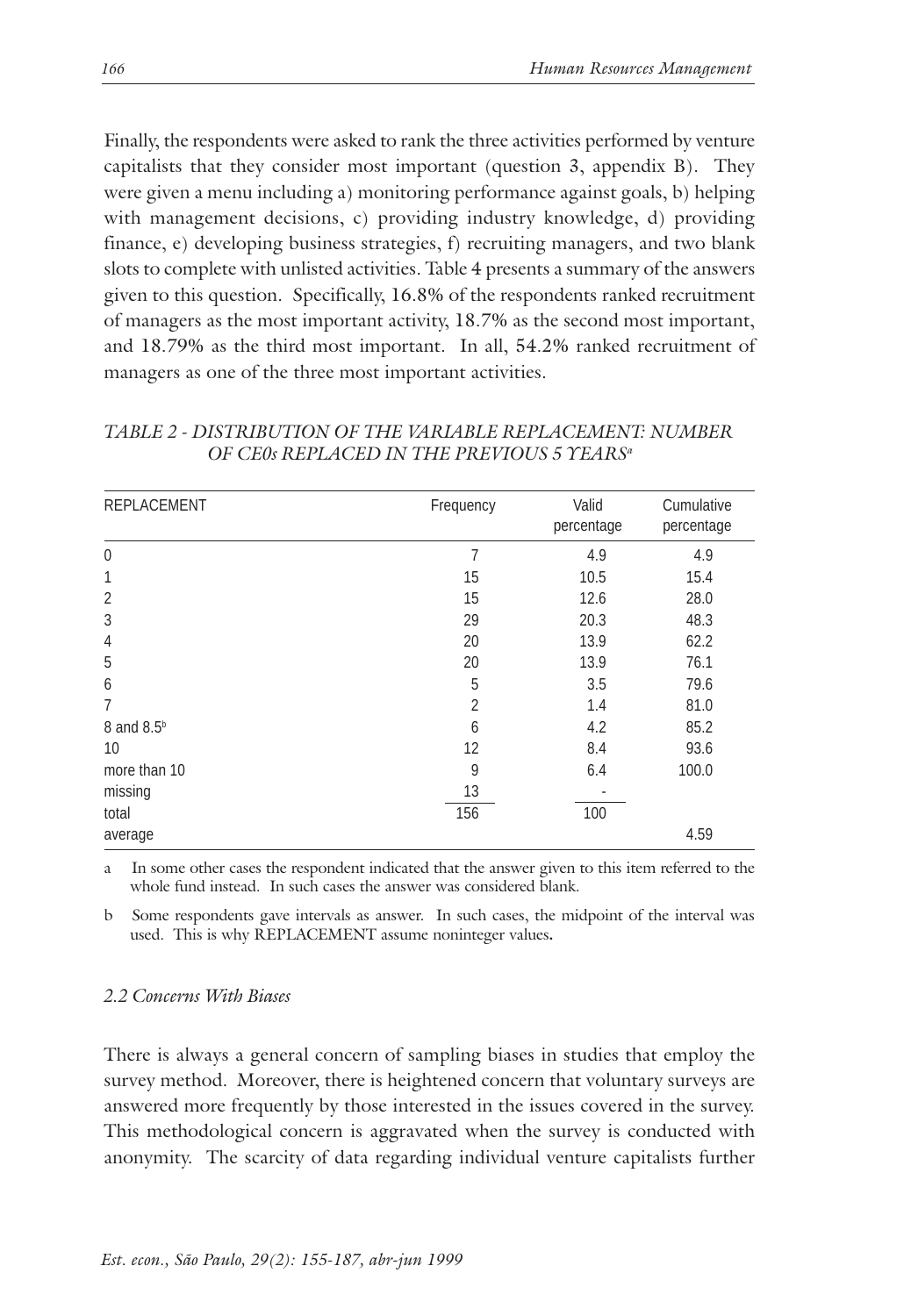complicated these issues. It is unlikely that the available information about the population of venture capitalists can been used to rule out possible biases.

| average<br>replacement | Frequency | Valid<br>percentage | Cumulative<br>percentage |
|------------------------|-----------|---------------------|--------------------------|
| $0$ to $I$             | 11        | 7.9                 | 7.9                      |
| $.11$ to $.2$          | 40        | 28.5                | 36.4                     |
| $.21$ to $.3$          | 17        | 12.0                | 48.6                     |
| $.31$ to $.4$          | 28        | 20.0                | 68.6                     |
| $.41$ to $.5$          | 20        | 14.3                | 82.9                     |
| $.51$ to $.6$          | 9         | 6.4                 | 89.3                     |
| $.61$ to $.8$          | 5         | 3.6                 | 92.9                     |
| more than<br>.8        | 10        | 7.1                 | 100.0                    |
| missing                | 16        | ٠                   |                          |
| total                  | 156       | 100                 |                          |
| average                |           |                     | 0.37                     |

TABLE 3 - DISTRIBUTION OF AVERAGE REPLACEMENT<sup>®</sup>

a The average replacement was obtained by dividing REPLACEMENT by DEALS.

| Rank <sup>a</sup> | Frequency | Valid<br>percentage | Cumulative<br>percentage |
|-------------------|-----------|---------------------|--------------------------|
| first             | 26        | 16.8                | 16.8                     |
| second            | 29        | 18,7                | 35.5                     |
| third             | 29        | 18.7                | 54.2                     |
| less than third   | 71        | 45.8                | 100.0                    |
| missing           |           | ٠                   |                          |
| total             | 156       | 100.0               |                          |

## TABLE 4 - IMPORTANCE GIVEN BY VENTURE CAPITALISTS TO THE ACTIVITIE OF RECRUITING MANAGERS

a Some answers presented ties. In case two activities were tied in the first place, the second place was counted as blank. If three activities were tied in the first place, then the sencond and third places were left blank, and so on.

A second caution must be noted. The information obtained was gathered primarily from qualitative variables. With this type of variables, the distinction between values is not always<sup>15</sup> clear. However, the distinction between different values becomes meaningful if their cross-sectional variations can be predicted or used to predict the cross-sectional variation of other variables.

<sup>15</sup> For instance, there is not a clear distinction between totally agreeing and just agreeing.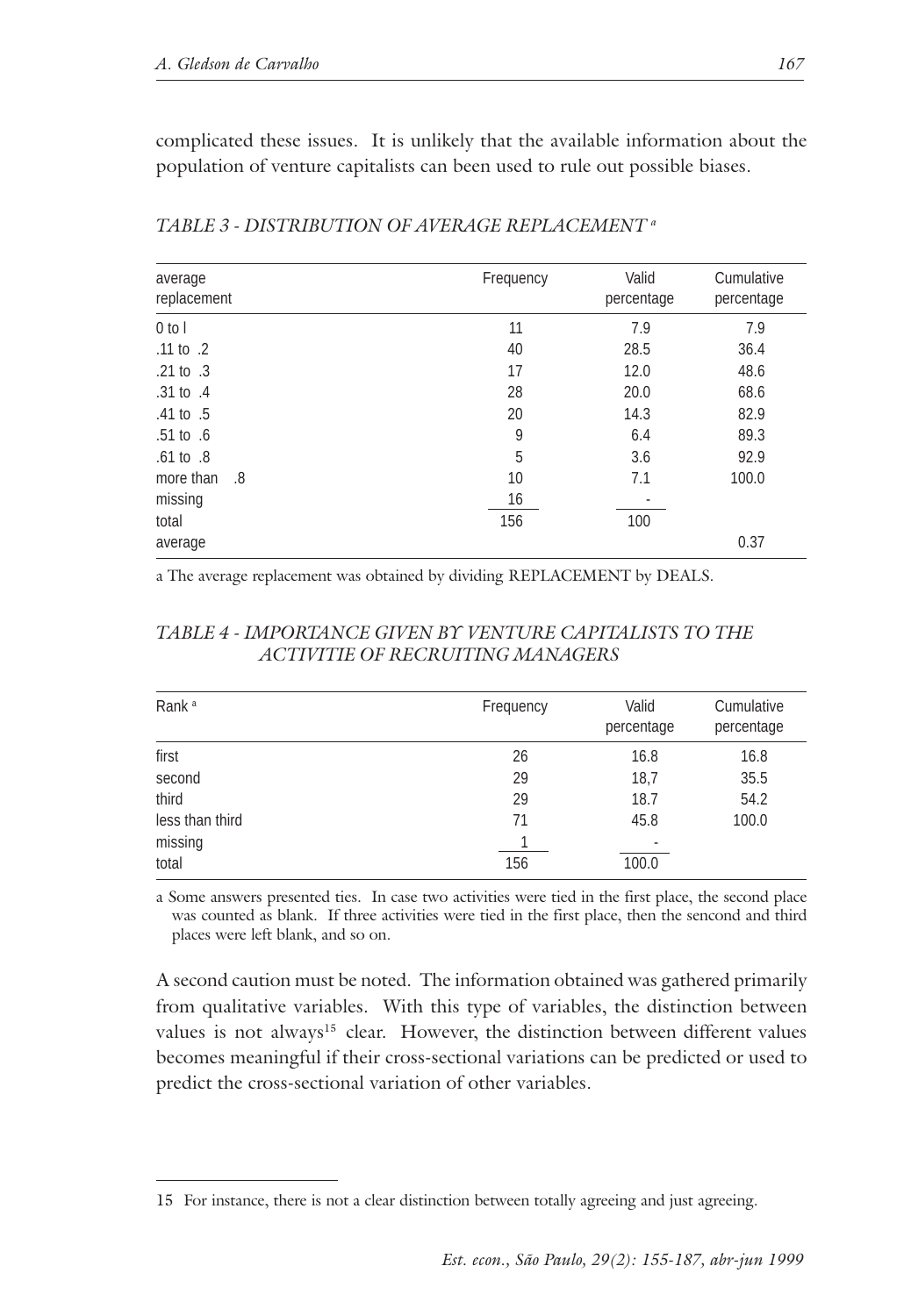Most of the questions asked in the survey are used as control variables. The existence of sampling biases does not consist a barrier for the use of those variables. Nonetheless, the average answer to the four questions addressing the existence of the network deserve a special concern: if the transfer of information is restricted to a small group of venture capitalists, that transfer does not constitute a relevant issue.

As discussed in Carvalho  $(1997)$ , the use of 1) the available data concerning the population of venture capitalists; and 2) the measure of interest that venture capitalists showed in the survey does not indicate the existence of sampling biases. Consequently, there is no evidence of biases on the average answer given to the questions related to the existence of the network. On the other hand little data is available about the population of venture capitalists. This prevent us from completely ruling out the possibility of sampling biases. Therefore, it is not possible to make conclusions about the exact extension of the network. Nonetheless, the results are sufficient to conclude that a significant proportion of venture capitalists network.

# 3. GENERAL RESULTS OF THE SURVEY

In this section, I present evidence supporting the conjecture that venture capitalists operate informal networks involved in transmitting information about the characteristics of managers in the firms they fund.

## 3.1 The Network

With respect to the existence of the network, venture capitalists were asked to show their agreement to the following propositions: 1) *"venture capitalists operate* informal networks involved in locating and relocating managers" (proposition NETWORK); 2) "it is common for me to suggest likely managers to others in the private *equity industry*" (proposition SUGGEST); 3) "it is common for me to act on suggestions from others in the private equity industry when hiring a top manager for a firm" (proposition TAKE SUGGESTIONS); and 4) "once I learn about the good qualifications of a manager, I try to keep him/her working for companies I fund, i.e., I entice him/her to leave, a firm when I sell or liquidate it and take a position in another company I fund' (proposition RECYCLING STRATEGY).

Venture capitalists strongly believed in the existence of the network. A large majority, 77.9%, agreed that they operate informal networks (proposition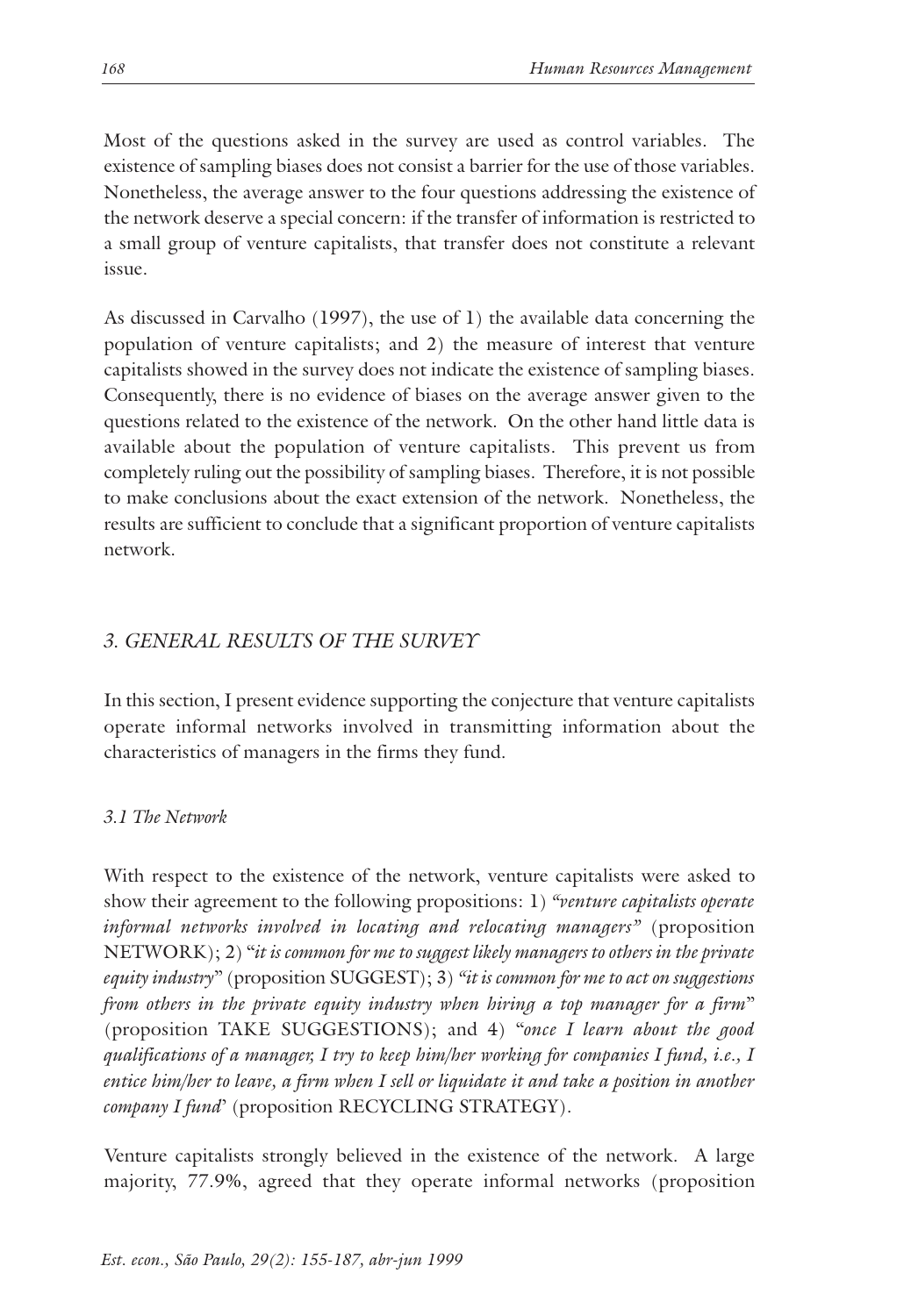NETWORK, Table 5); only 6.5% disagreed. A bulk of 56.2% agreed that it is common for them to suggest likely managers to others in the private equity industry; only 19.3% disagreed (proposition SUGGEST, Table 5). Even more of them, 62.3%, agreed that it is common for them to act on suggestions when hiring managers; only 11% disagreed (proposition TAKE SUGGESTIONS, Table 5). Finally, a considerable proportion of venture capitalists, 37%, affirm that they adopt recycling strategy (proposition RECYCLING STRATEGY, Table 5).

## TABLE 5 - QUESTIONS CONCERNING THE EXISTENCE OF THE NETWORK<sup>®</sup>

| proposition                         | wording                                                                                                                                                                                                                                | strongly<br>agree | agree | neutral | disagree | strongly<br>disagree |
|-------------------------------------|----------------------------------------------------------------------------------------------------------------------------------------------------------------------------------------------------------------------------------------|-------------------|-------|---------|----------|----------------------|
| <b>NETWORK</b>                      | Venture capitalists operate informal networks involved in<br>locating and relocating competent managers                                                                                                                                | 19.5              | 58.4  | 15.6    | 5.2      | 1.3 <sup>b</sup>     |
| <b>SUGGEST</b>                      | It is common for me to suggest likely managers to others<br>in the private equity business.                                                                                                                                            | 6.5               | 49.7  | 24.5    | 18.7     | 0.6 <sup>c</sup>     |
| <b>TAKE</b><br><b>SUGGESTIONS</b>   | It is common for me to act on suggestions from others in<br>the private equity industry when hiring a top manager for<br>a firm.                                                                                                       | 7.1               | 55.2  | 26.7    | 9.7      | 1.3 <sup>d</sup>     |
| <b>RECYCLING</b><br><b>STRATEGY</b> | Once I leam about the good qualifications of a manager.<br>I try to keep him/her working for companies I fund, i.e., I<br>entice him/her to leave a firm when I sell or liquidate it<br>and take a position in another company I fund. | 8.4               | 28.6  | 27.3    | 23.7     | $13.0^\circ$         |

a Results in percentage terms.

b From a total of 155 valid answers.

c From a total of 155 vahd answers.

d Fom a total of 154 valid answers.

e From a total of 156 vahd answers.

The results presented in this section show that a significant proportion of venture capitalists suggest managers to each other, act on suggestions when hiring senior managers, and have a strategy to recycle managers. It is particularly striking that such a large proportion agree that venture capitalists operate informal networks involved in locating and relocating managers. These results endorse the general assumption that the network exists.

#### 3.2 The Value of the Information

An important element which may explain the motivation that venture capitalists have in networking is the value they attribute to the information they obtain from each other. More specifically, do venture capitalists have (or at least think they have) information about managers that search firms do not? Is this information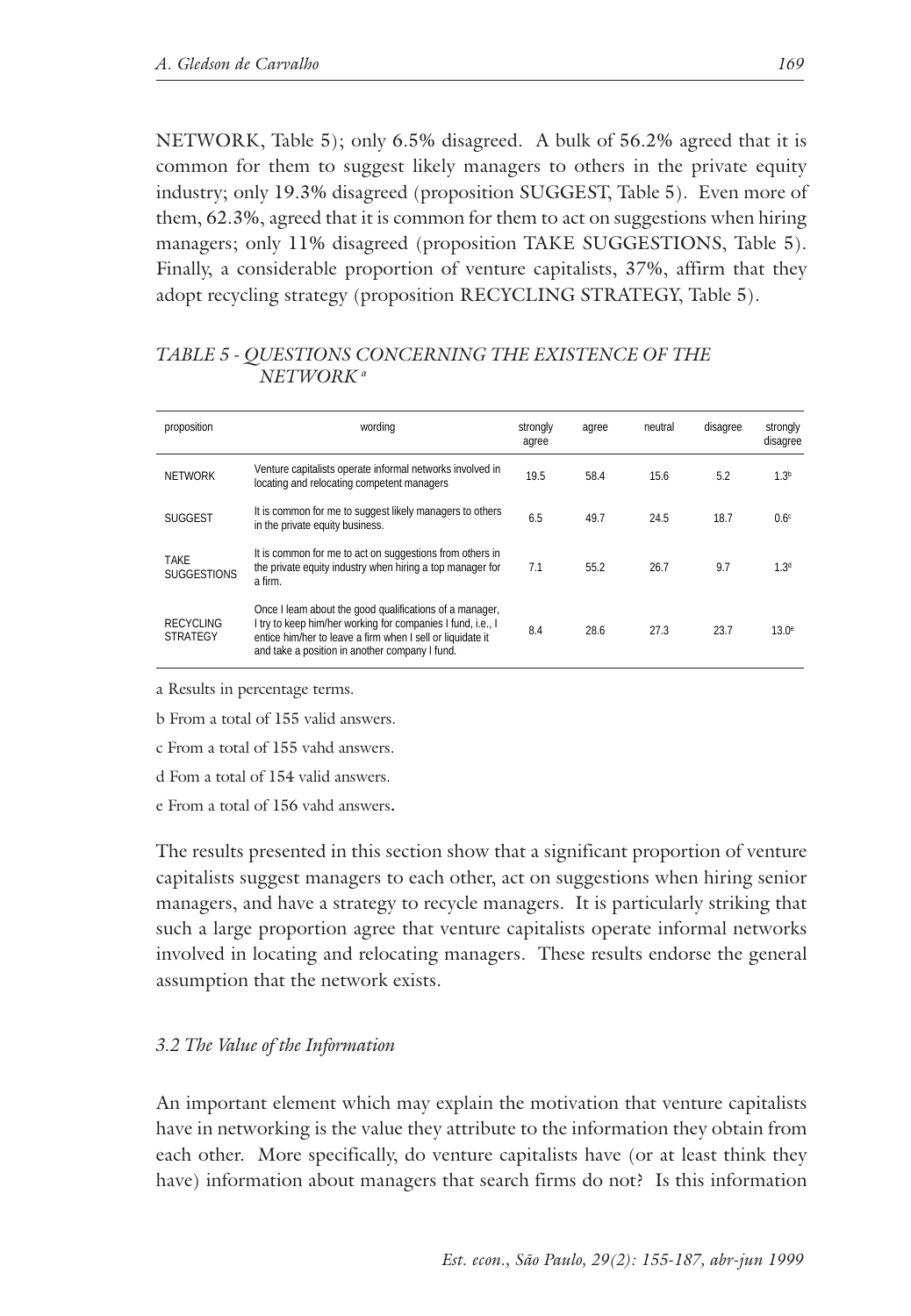really important for the success of their investments? If the answers to these questions are negative, then the exchange of information may simply be a way of lowering costs of recruitment.

The survey was designed to address these issues. Venture capitalists were asked to express their agreement with the following propositions: 1) "the success of the firms I fund depends mostly on their top managers" (proposition SUCCESS DEPENDS ON MANAGERS; 2) "as a venture capitalist I learn substantially more about the managers of the companies I fund than what can be revealed to outsiders by their track *records*" (proposition INSIDE INFORMATION); and 3) "to manage a firm funded with venture capital requires different skills from those needed to manage a company funded with other sources of capital" (proposition DIFFERENT SKILL).

The following results provide an indication of how unique and valuable the information that venture capitalists acquire about managers is: a massive majority of the respondents, 93.5%, agreed that through their relations with managers, they learn substantially more about the managers than what can be revealed to outsiders by the managers' records; 49.7% strongly agreed (proposition INSIDE INFORMATION, Table 6). Even more than that, 95.5%, agreed that the success of their firms depends mostly on their top managers; 71.1% strongly agreed (proposition SUCCESS DEPENDS ON MANAGER, Table 6). Finally, 58.7% agreed that to manage a firm funded with venture capital requires different skills from those required to manage a firm financed with different sources of funds, while only 22.6% disagreed (proposition DIFFERENT SKILL, Table 6).

| proposition                                     | wording                                                                                                                                                              | strongly agree | agree | neutral | disagree | strongly<br>disagree |
|-------------------------------------------------|----------------------------------------------------------------------------------------------------------------------------------------------------------------------|----------------|-------|---------|----------|----------------------|
| <b>SUCCESS</b><br><b>DEPENDS ON</b><br>MANAGERS | The success of the type of firms I fund<br>depends mostly on their top managers.                                                                                     | 71.1           | 24.4  | 3.2     | 1.3      | 0 <sub>p</sub>       |
| <b>INSIDE</b><br><b>INFORMATION</b>             | As a venture capitalist I learn substantially<br>more about the managers of the companies<br>I fund than what can be revealed to<br>outsiders by their track records | 49.7           | 43.8  | 5.2     | 1.3      | 0 <sup>c</sup>       |
| <b>DIFFERENT</b><br><b>SKILLS</b>               | To manage a firm funded with venture<br>capital requires different skills from those<br>needed to man age a company funded with<br>other sources of capital.         | 14.8           | 43.9  | 18.7    | 20.0     | 2.6 <sup>d</sup>     |

TABLE 6 - QUESTIONS CONCERNING THE VALUE AND UNIQUENESS OF THE INFORMATION<sup>a</sup>

a Results in percentage terms.

b From a total of 156 valid answers.

c From a total of 153 valid answers.

d From a total of 155 valid answers.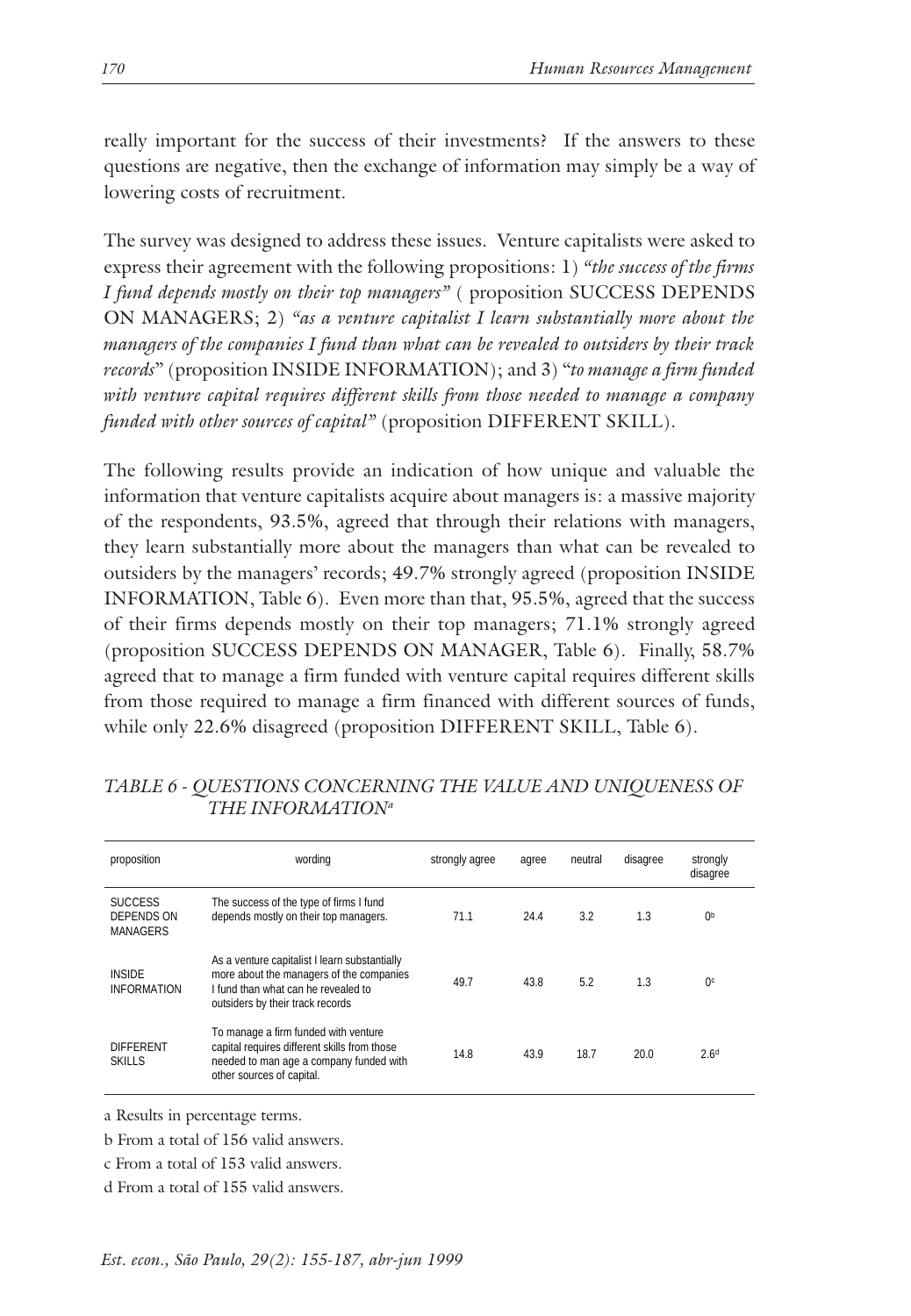#### 3.3 Recruiting Managers

The respondents also showed their agreement with some auxiliary propositions related to their activities as human resources recruiters. These propositions are: "it can be difficult to entice a manager to leave a stable position in a well established company and take a chance in a new firm with risky prospects" (proposition DIFFICULT HIRE, Table 7); "if it were not for their confidence in my personal commitments to them, some of the top managers of the companies I fund might not have accepted the job offer they received" (proposition PERSONAL COMMITMENTS, Table 7); and "having a reputation of helping good managers with job placement, in the event that the companies for which they work are liquidated, helps entice other managers to work for other companies I fund" (proposition REPUTATION, Table 7).

| proposition                     | wording                                                                                                                                                                                                            | strongly<br>agree | agree | neutral | disagree | strongly<br>disagree |
|---------------------------------|--------------------------------------------------------------------------------------------------------------------------------------------------------------------------------------------------------------------|-------------------|-------|---------|----------|----------------------|
| <b>DIFFICULT</b><br><b>HIRE</b> | It can be difficult to entice a top<br>manager to leave a stable<br>position in a well established<br>company and take a chance in<br>a new firm with risky<br>prospects.                                          | 12.2              | 42.3  | 20.5    | 21.8     | $3.2^b$              |
| PERSONAL<br><b>COMMITMENTS</b>  | If it were not for their<br>confidence in my personal<br>commitment to them, some of<br>the top managers of the<br>companies I fund might not<br>have accepted the job offer<br>they received.                     | 20.3              | 48.4  | 21.5    | 7.8      | $2.0^\circ$          |
| <b>REPUTATION</b>               | Having a reputation of helping<br>good managers with job<br>placement, in the event that<br>the companies for which they<br>work are liquidated, helps<br>entice other managers to work<br>for other firms I fund. | 7.2               | 36.8  | 40.9    | 10.5     | 4.6 <sup>d</sup>     |

#### TABLE 7 - AUXILIARY QUESTIONS<sup>a</sup>

a Results in percentage terms.

b From a total of 156 valid answers.

c From a total of 153 valid answers.

d From a total of 152 valid answers.

#### 4. AN EMPIRICAL ANALYSIS OF THE MOTIVATION TO NETWORK

The last section presented evidence that a significant proportion of venture capitalists network: 62.3%, affirm that it is common for them to act on suggestions when hiring managers; 56.2% affirm that it is common to suggest managers to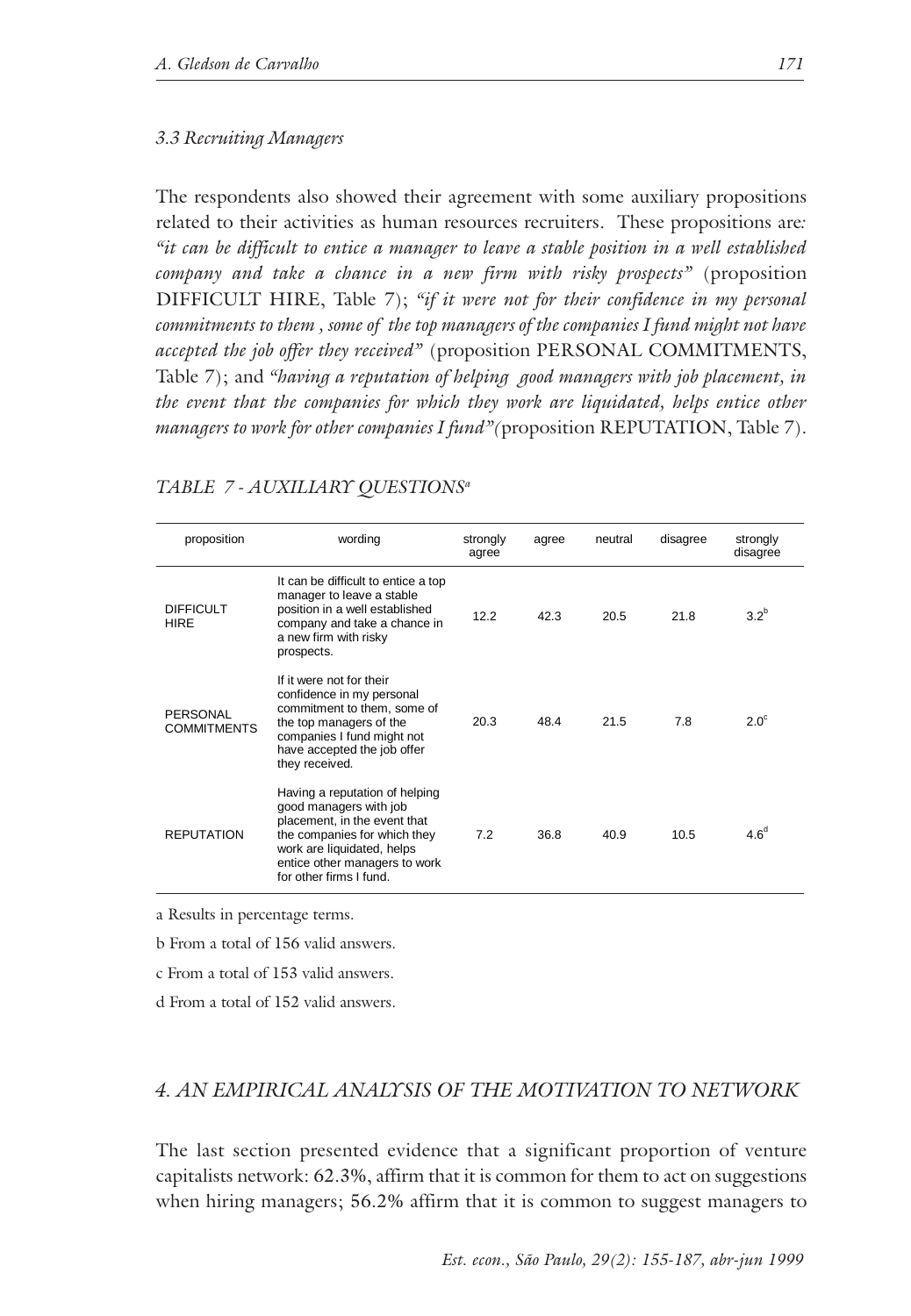their colleagues. and 37% adopt the recycling strategy. The cross sectional variation in the answers for these questions suggest that there are different motivations to join the network. This section is an empirical investigation of the motivations to network.

## 4.1 Hiring Under Suggestions

The factors that explain why venture capitalists act on suggestions from other venture capitalists when hiring managers (TAKE SUGGESTIONS) may be grouped in 3 categories: a) the cost<sup>16</sup> of locating and hiring managers through the network; b) the costs of hiring through different means, and c) the expected value of the information transmitted through the network. Unfortunately, none of these factors can be directly measured. Nonetheless, the survey collected information on some variables that may serve as proxies. These variables are: 1) the risk that venture capitalists assess of their investments (SUBJECTIVE RISK); 2) whether venture capitalists think that managing for venture capital investors is qualitatively different (DIFFERENT SKILLS). 3) how difficult it is to entice executives to manage firms funded with venture capital (DIFFICULT TO HIRE); and 4) the size of the venture capital funds (CAPITAL).

There are two reasons why the risk of the portfolio firms (SUBJECTIVE RISK) should influence the intensity with which venture capitalists act on suggestions when hiring managers. Firstly, high-risk projects typically have multiple investment options and strategies. They require fast decisions from their managers. Therefore, their success depends largely on having management teams able to lead through an ocean of turbulence and uncertainties. This should cause venture capitalists to look for managers whose competence can be certified. Therefore, risk increases the utility of the information venture capitalists can transmit.

Secondly, venture capitalists syndicate investments to improve monitoring and screening of investment (LERNER, 1994), and to diversify risk. Syndication creates strong bonds among venture capitalists and allows reliable information to flow among them. The contact with other venture capitalists who can give reliable suggestions should increase the intensity with which venture capitalists act on suggestions when hiring managers. Therefore, risk increases the intensity with which venture capitalists syndicate investments, which in turn creates strong bonds among them, and increases the availability of reliable suggestions.

<sup>16</sup> This cost is related to the time venture capitalists spend to find the manager through the network.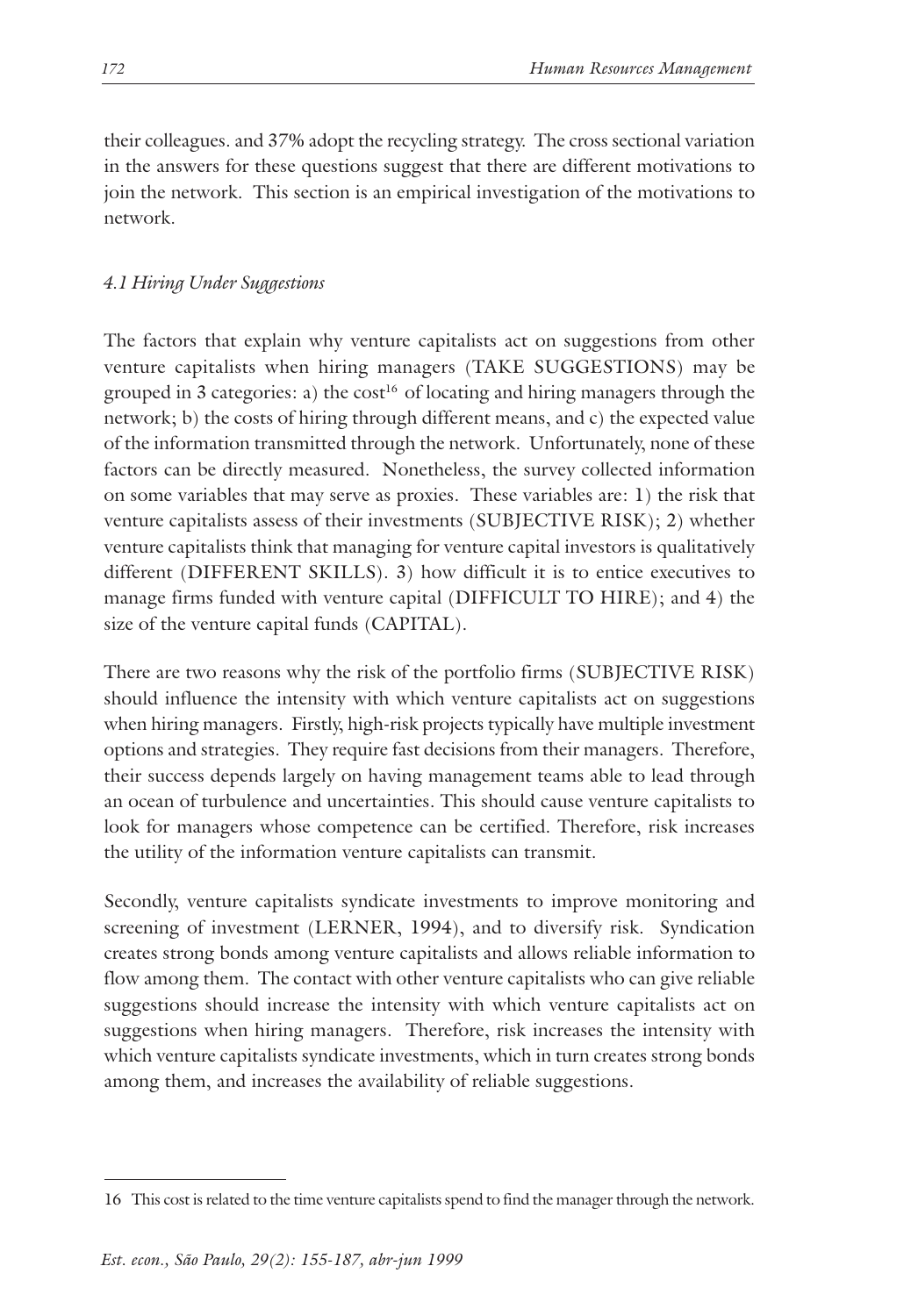There are two conjectures relating the amount of capital that venture capitalists have under management (CAPITAL) to their habit of hiring under suggestion from their colleagues. Firstly, large funds are managed by many venture capitalists. Therefore, the incidence of reliable suggestions coming from partners is more frequent. Secondly, other venture capitalists may have interest in developing good relations with venture capitalists managing large funds. This may happen because of interest in prospective syndications<sup>17</sup> (LERNER, 1994), and also because wellestablished venture capitalists have the capacity to form opinion in the industry. Therefore, the flow of reliable suggestions to venture capitalists managing large funds can be more intense.

For those venture capitalists who believe that there is an intrinsic difference between managing a firm funded with venture capital as compared to managing a firm funded with other sources of capital (DIFFERENT SKILLS), recommendations from other venture capitalists are unique because they convey an evaluation that other agents can not provide.

Difficulty in enticing managers to leave their jobs to manage firms funded with venture capital (DIFFICULT HIRE) can be another reason to recruit executives among those suggested by venture capitalists. Venture capitalists who face this problem would rather contract managers who have had the experience of working for a firm funded with venture capital and, consequently, are less apprehensive about taking the job. In addition, it is probable that the managers suggested by venture capitalists find themselves in the job market.

Ordered probit analysis presented in Table 8 presents a picture of the factors affecting the intensity with which venture capitalists act on suggestions when hiring senior managers. Regressions 1 and 2 show that all the variables mentioned above are relevant to explain the intensity with which venture capitalists affirm to hire under suggestions. Moreover, the signs of the parameters are as conjectured.

As expected, when the amount of capital and the risk increase, venture capitalists more intensively hire under suggestions. Nonetheless, it is not clear whether venture capitalists hire under suggestions to control the risk in their investments or if the opportunities to hire under suggestions are a byproduct of high-risk financing.

The positive parameter associated with variable DIFFERENT SKILLS suggests that the more differentiated the information transmitted through the network the more venture capitalists hire under suggestions. This result is important because it suggests that networking is related to the quality of the information transmitted, rather than simply a way of lowering costs of recruitment.

<sup>17</sup> This is related to the Window-dressing argument.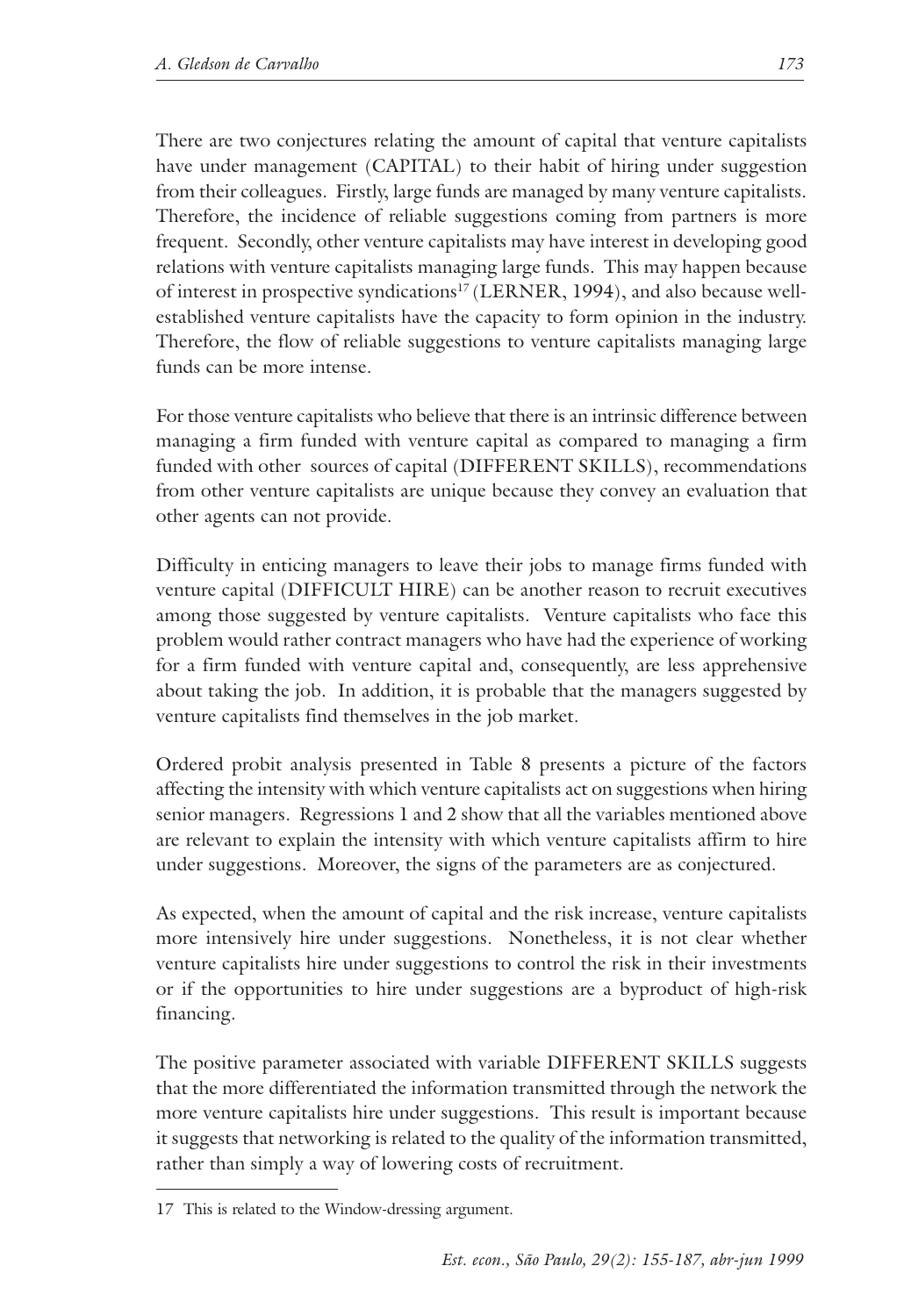## TABLE 8 - EFFECTS ON THE INTENSITY OF NETWORKING: HIRING **UNDER SUGGESTIONS**

Estimates are from ordered probit analysis. The dependent variable is the agreement to the proposition "it is common for me to act on suggestions from others in the private equity industry when hiring senior managers." Its values range from 0 for totally disagree to 4 for totally agree. Values in parentheses are t-statistics. The independent variables are described in Section 3.1, and Appendix A. The sample in these regressions has 141 observations. This sample has 15 observations fewer than the survey sample due to some blank answers.

|                                      | regressions |            |
|--------------------------------------|-------------|------------|
| Independent variables                | (1)         | (2)        |
| CONSTANT                             | $-0.26999$  | 0.66649    |
|                                      | $(-0.426)$  | (1.175)    |
| <b>DIFFICULT HIRE</b>                | $0.26128**$ |            |
|                                      | (2.548)     |            |
| <b>DIFFERENT SKILLS</b>              | 0.12539     | $0.15565*$ |
|                                      | (1.240)     | (1.675)    |
| <b>SUBJECTIVE RISK</b>               | $0.17938**$ | $0.15683*$ |
|                                      | (2.065)     | (1.779)    |
| log(CAPITAL)                         | $0.15247*$  | 0.11191    |
|                                      | (1.675)     | (1.229)    |
| log likelihood                       | $-148.91$   | $-152.88$  |
| significance level of the regression | 0.0038      | 0.0576     |
| number of correct predictions        | 82          | 82         |

\* Significant at the 10% level.

\*\* Significant at the 5% level.

The difficulty in enticing managers to take job positions (DIFFICULT HIRE) plays a positive role in making venture capitalists network. This may happen because 1) managers who have previous experience managing for venture capital investors can be less apprehensive of managing high-risk firms with strong inside investors; and 2) managers recommended by venture capitalists possibly are in the job market.

## 4.2 Suggesting Managers

This section examines the motivations for suggesting managers. Possible factors that explain why venture capitalists suggest managers are related to 1) the benefits expected from recommending managers; and 2) the fulfillment of previous commitments assumed when hiring managers. The benefits originated from suggesting managers can be a) the availability of recommendations when needed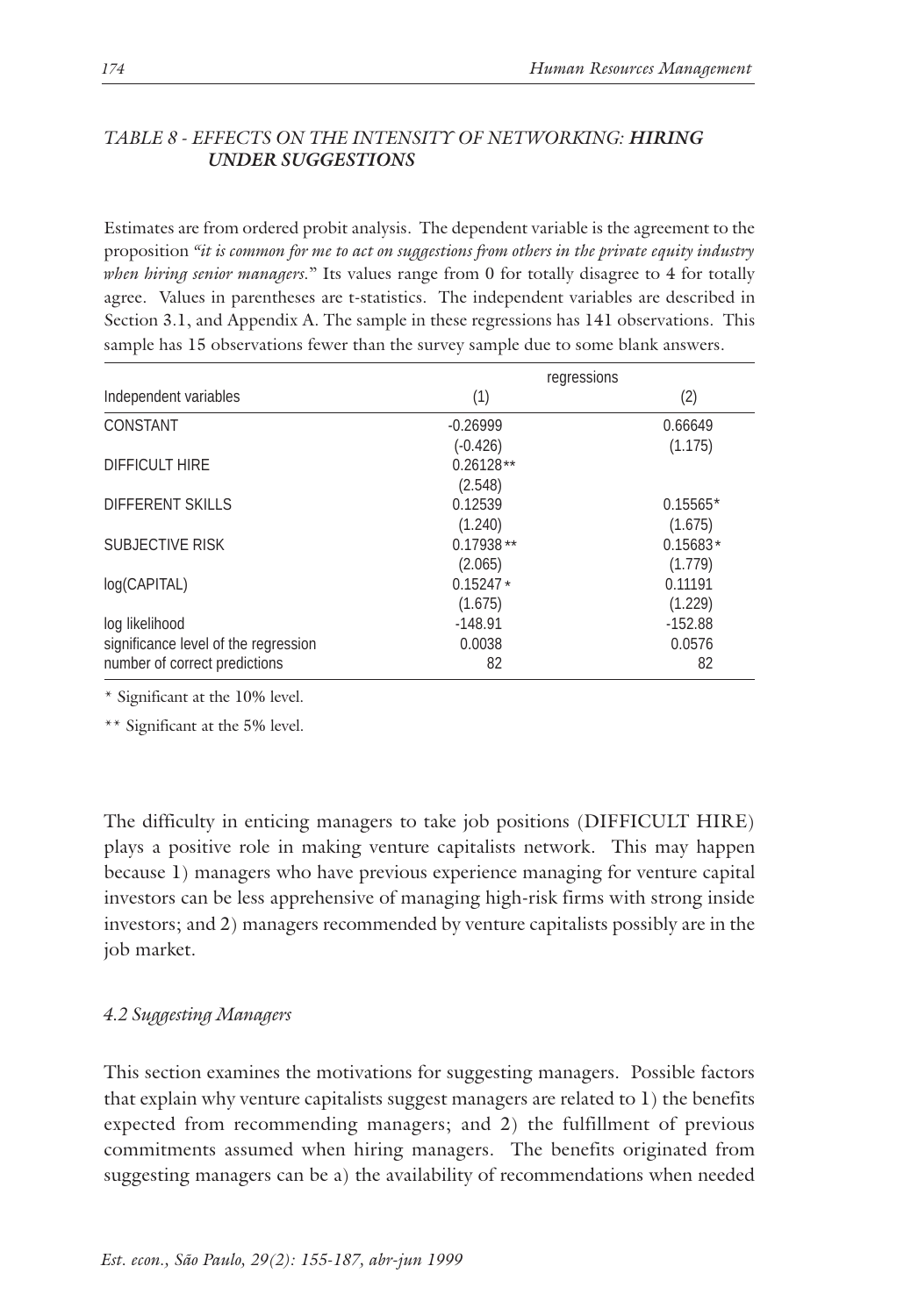(reciprocity); and b) developing the reputation of assisting managers with job placement that can be helpful in prospective recruitment. The following variables in the survey are related the above factors: 1) the risk that venture capitalists assess of their investments (SUBJECTIVE RISK); 2) the size of the venture capital funds (CAPITAL); 3) personal commitments assumed by the venture capitalist when hiring managers (PERSONAL COMMITMENTS); and 4) the importance that venture capitalists attribute to the reputation resulting from assisting managers with job placement (REPUTATION).

The riskiness of the investments (SUBJECTIVE RISK) can affect the intensity with which venture capitalists suggest managers in two different ways. Firstly, as discussed in the previous section, risk can intensify the syndication of investments. This increases the availability of suggestions. It also increases the demand for recommendations, i.e., the opportunities for suggesting managers.

Secondly, high-risk investments presents a lower proportion of successes (independent of the qualification of managers) and, consequently, a intense flow of managers in between jobs. This increases the availability of managers to be suggested. In addition, the large proportion of failures increases the value that managers attribute to the insurance effect.

The number of partners the venture capitalist has is related to the size of the fund (CAPITAL). Therefore, the larger the fund, the larger the number of partners and the larger the incentives to suggest managers. In addition, as explained in the previous section, the size of the fund may be related to opportunities to syndicate investments, which increases the network opportunities.

Variables PERSONAL COMMITMENTS and REPUTATION are related to the insurance against firm-specific risk that venture capitalists can offer (insurance effect): From the managers' perspectives, there are considerable uncertainties about some aspects of their relationship with venture capitalists that can not be contracted. Managers also face agency problems. For instance, venture capitalists can engage in opportunistic behavior if they have incentive to abandon viable<sup>18</sup> firms. Possibly, venture capitalists have to make personal commitments to the managers being hired (commitments not written in a contract). Because of this, venture capitalists may feel obligation to assist competent managers with job placements when they exit an investment (even if this was not an explicit commitment at the time the manager was hired). Consequently, the use of personal commitments (PERSONAL

<sup>18</sup> SAHLMAN (1990) notes that "the seemingly irrational act of shutting down an economically viable entity is rational viewed from the perspective of the venture capitalist confronted with allocating time and capital among various projects."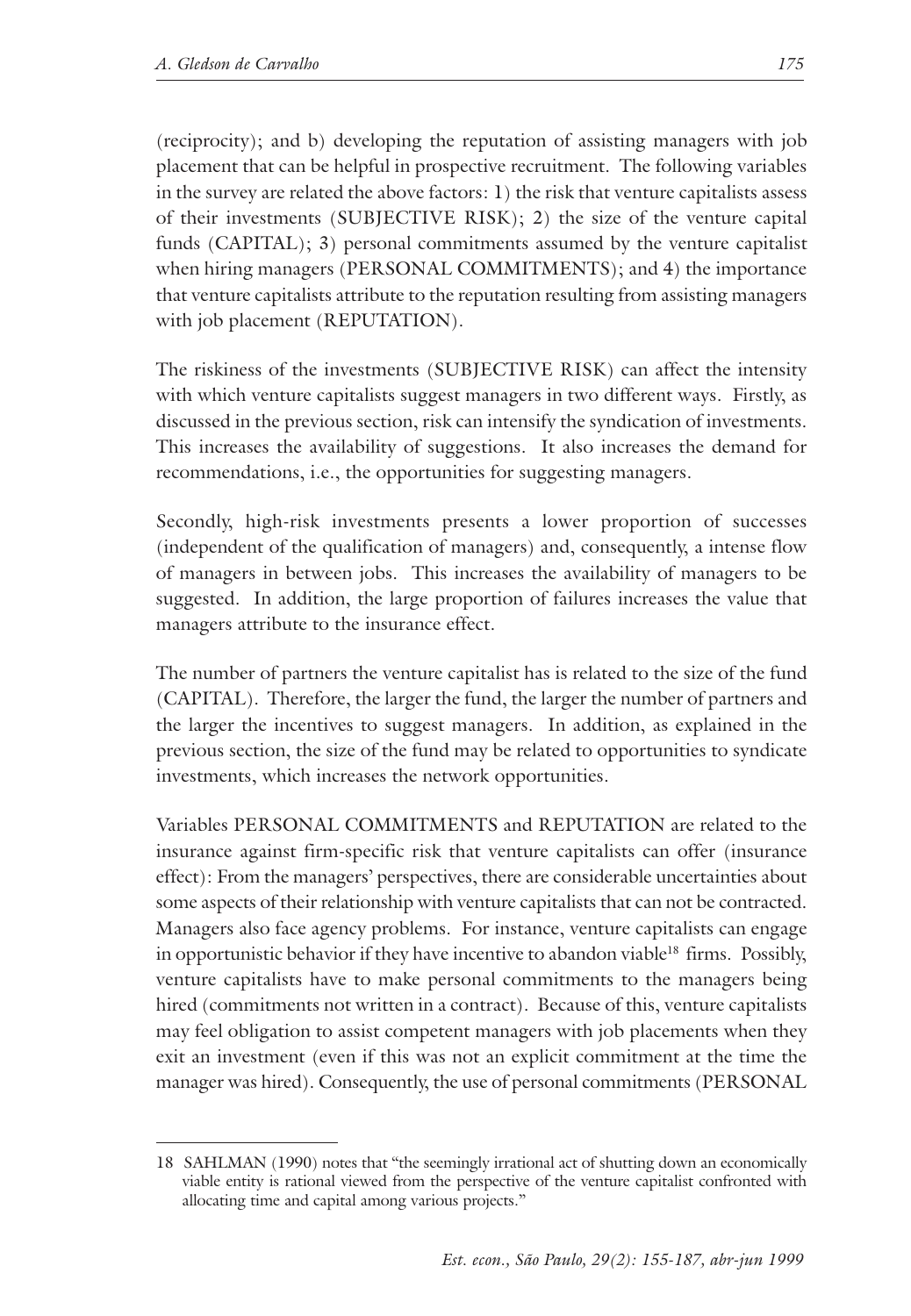COMMITMENTS) when enticing managers can be a significant factor in explaining why venture capitalists suggest managers.

Before accepting a job offer, managers usually verify how committed the venture capitalist is to the firms he or she funds, as well as to the managers they hire. In some cases, the venture capitalist needs to give the manager being enticed references of professionals who have worked for him or her and who can certify the venture capitalists' commitment to firms and managers. Consequently, venture capitalists may be concerned with having the reputation of assisting managers with job placement after they exit their investments. Therefore, variable REPUTATION may be important in explaining the intensity with which some venture capitalists suggest managers.

## TABLE 9 - EFFECTS ON THE INTENSITY OF NETWORKING: SUGGESTING **MANAGERS**

Estimates are from ordered probit analysis. The dependent variable is the agreement to the proposition "it is common for me to suggest likely managers to others in the private equity *industry.*" Its values range from 0 for totally disagree to 4 for totally agree. Values in parentheses are t-statistics. The independent variables are described in Section 3.1, and Appendix A. The sample in these regressions has 141 observations. This sample has 15 observations fewer than the survey sample due to some blank answers.

|                                      |              | regressions  |              |
|--------------------------------------|--------------|--------------|--------------|
| Independent variables                | (1)          | (2)          | (3)          |
| CONSTANT                             | 0.30746      | 0.50369      | 0.71965      |
|                                      | (0.403)      | (0.889)      | (1.255)      |
| <b>SUBJECTIVE RISK</b>               | 0.22500      | $0.23722**$  | $0.22569**$  |
|                                      | (2.301)      | (2.525)      | (2.327)      |
| <b>REPUTATION</b>                    | $0.42063***$ | $0.48488***$ |              |
|                                      | (3.759)      |              | (4.967)      |
| PERSONAL COMMITMENTS                 | 0.13949      |              | $0.31555***$ |
|                                      | (1.113)      |              | (3.019)      |
| log(CAPITAL)                         | $-0.01236$   |              |              |
|                                      | $(-0.154)$   |              |              |
| log likelihood                       | $-154.08$    | $-154.82$    | $-160.18$    |
| significance level of the regression | 0.0          | 0.0          | 0.00006      |
| number of correct predictions        | 79           | 78           | 74           |

\* Significant at the 10% level.

\*\* Significant at the 5% level.

\*\*\* Significant at the 1% level.

Ordered probit analysis in Table 9 presents a picture of the factors affecting the intensity with which venture capitalists suggest managers. When the risk increases,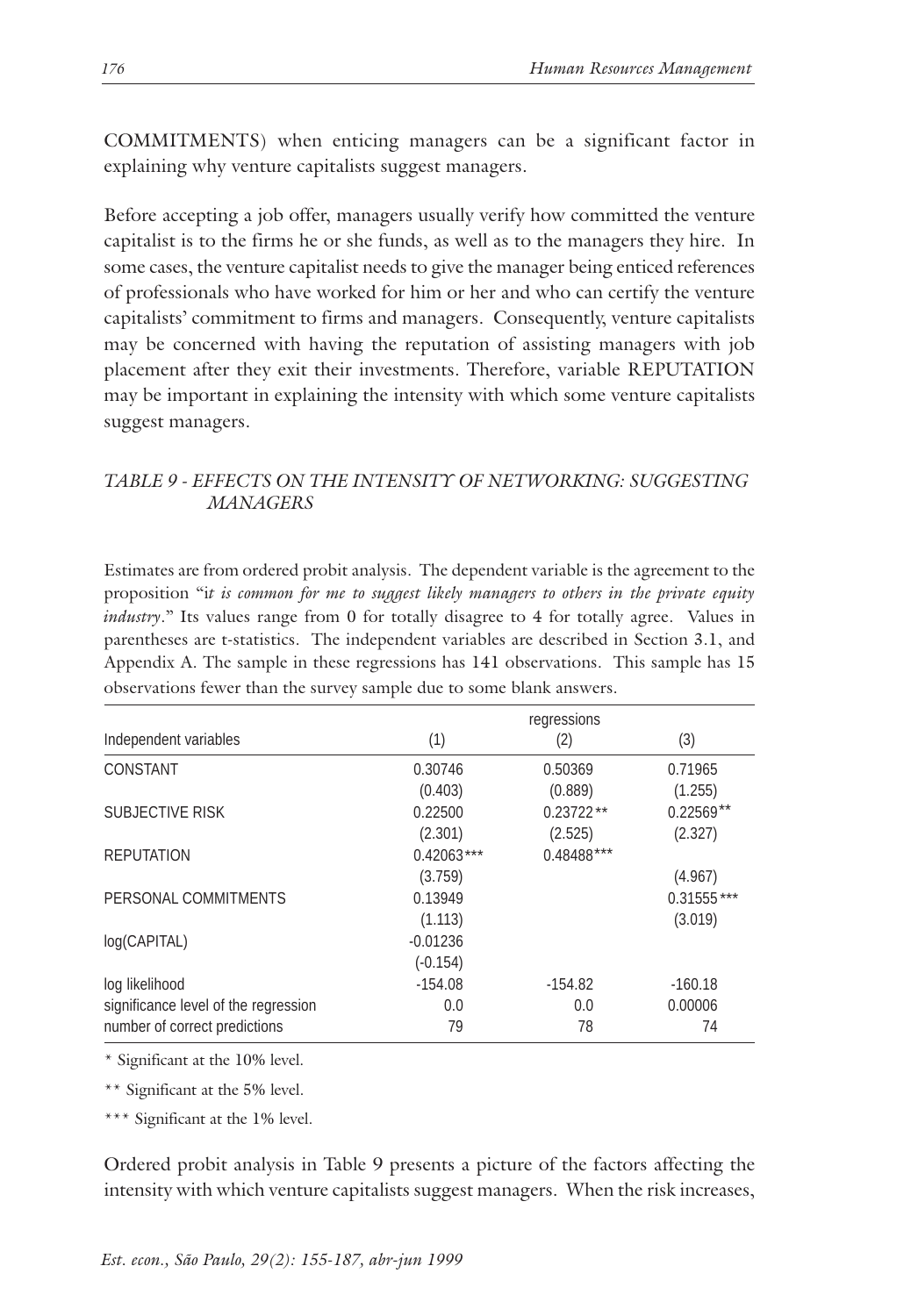venture capitalists suggest managers more intensively. Nonetheless, it is not clear whether this effect is resulting from a higher supply of managers who want to be suggested, or higher demand for suggestions from other venture capitalists. The size of the fund turned out to be irrelevant in explaining why venture capitalists suggest managers.

The more venture capitalists affirm to use personal commitments when enticing managers and the more they believe that the reputation of helping managers with job placement is important, the more they suggest managers. This result constitutes evidence supporting the argument that venture capitalists add value because they reduce the firm-specific risk that managers face and, therefore, attract managers. Nonetheless, more conclusive evidence must be based on whether managers perceive that venture capitalists can offer firm-specific insurance when accepting job offers. Nonetheless, this result indicates that this conjecture is reasonable and consistent with venture capitalists behavior.

# 4.3 Recycling Managers

A significant proportion of venture capitalists, 37%, reported to follow a strategy of keeping efficient executives that they had previously employed to manage firms in their portfolio (RECYCLING STRATEGY). The decision to recycle managers is in some way different from the decision to suggest managers and take suggestions: recycling is done internally in a fund, not involving networking with outside venture capitalists.

There are several factors likely to explain the adoption of the Recycling Strategy. They are related to how much venture capitalists value the information they acquire about managers' ability, the availability of efficient managers to be recycled, and the existence of opportunities to recycle managers. The following variables in the survey are related to these factors: 1) the risk that venture capitalists assess of their investments (SUBJECTIVE RISK);

2) how much the success of portfolio firms depends on their senior managers (SUCCESS DEPENDS ON MANAGER); 3) whether venture capitalists think that managing for venture capital investors is qualitatively different (DIFFERENT) SKILLS); 4) personal commitments assumed by the venture capitalist when hiring managers (PERSONAL COMMITMENTS); 5) the importance that venture capitalists attribute to the reputation resulting from helping managers with job placement (REPUTATION); and 6) the size of the venture capital funds (CAPITAL). Next these variables are linked to the adoption of the Recycling Strategy.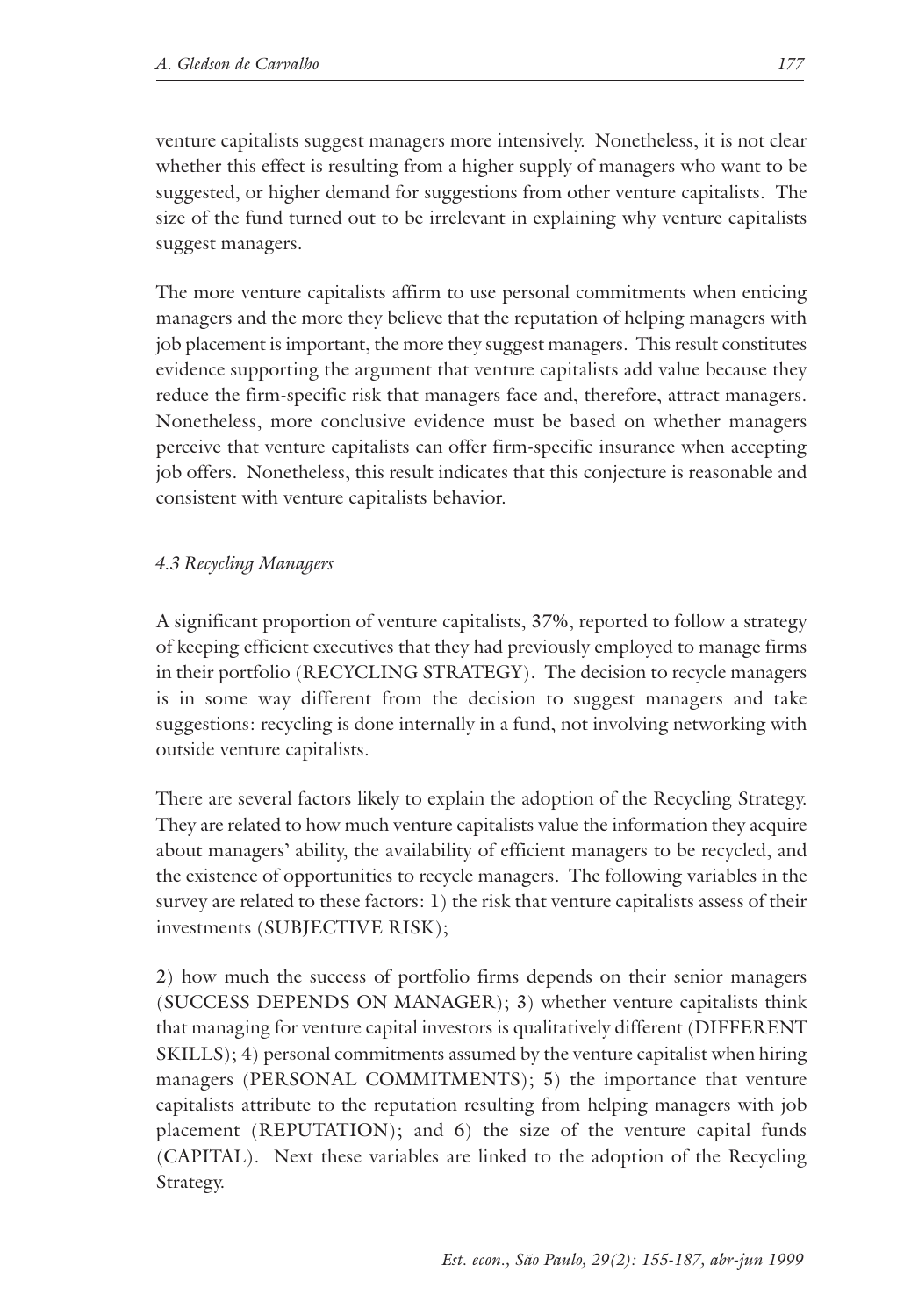The risk that venture capitalists assess of their investment (SUBJECTIVE RISK) is likely to be linked to the Recycling Strategy. The agency problems and monitoring costs are elevated for high-risk financing. As a consequence, venture capitalists funding high-risk firms have an extra incentive to keep managers for whom they have positive prior information. Moreover, the exit of investments through mergers and liquidations is high, regardless the efficiency of the managers. This increases the availability of managers to be recycled.

How much venture capitalists value information acquired about the managers they hire is also supposed to influence the adoption of the Recycling Strategy. Therefore, venture capitalists who think that to manage for venture capital investors require specific skills (DIFFERENT SKILLS) should value the relations they establish with efficient managers, and try to keep them.

The size of the fund (CAPITAL) is presumed to be related to the existence of opportunities<sup>19</sup> to recycle managers: large funds finance a large number of firms, and this increases the probability of matching available managers with job openings. As seen in the previous section, Variables REPUTATION and PERSONAL COMMITMENTS are linked to the Recycling strategy through the *insurance effect*.

According to the ordered probit analysis presented in Table 10, the factors affecting the intensity with which venture capitalists affirm to follow the recycling strategy are the use of personal commitments when enticing managers (PERSONAL COMMITMENTS), the importance they attribute to the reputation of helping managers with job placement (REPUTATION), and the value attributed to the information they acquire about the managers in their portfolio companies (DIFFERENT SKILLS). As expected, the parameters associated to these variables Again, the positive effect that variables PERSONAL are positive. **COMMITMENTS** and REPUTATION exert on the decision to recycle managers is further evidence for the conjecture that venture capital can add value through the *insurance effect*. Contrary to the predicted variables SUBJECTIVE RISK and CAPITAL failed to be significant in explaining the recycling strategy

<sup>19</sup> As mentioned in previously, some venture capitalists affirm that because they fund a small number of firms, the recycling of managers is not very intense.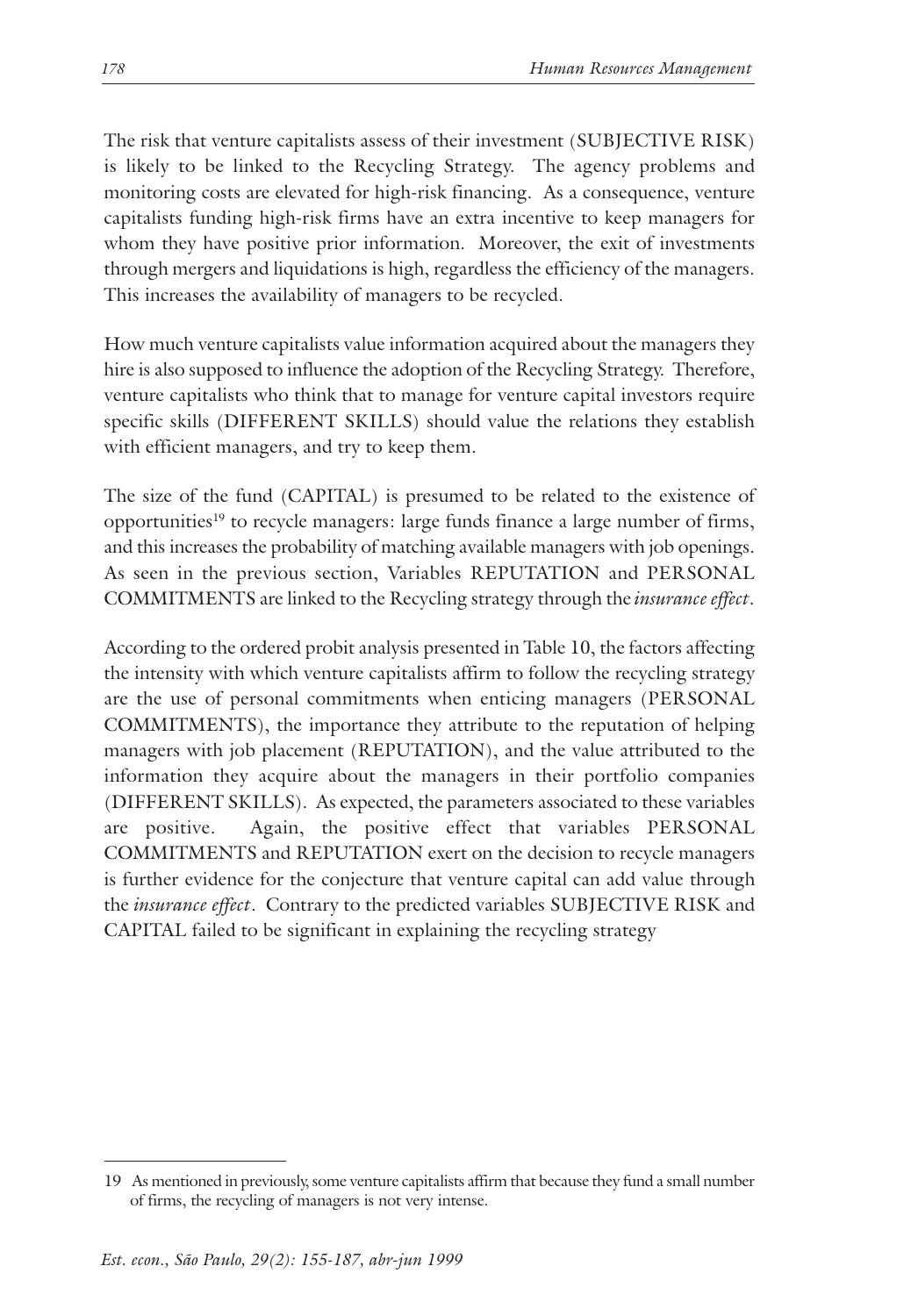## TABLE 10 - EFFECTS ON THE INTENSITY OF NETWORKING: RECYCLING **MANAGERS**

Estimates are from ordered probit analysis. The dependent variable is the agreement to the proposition "once I learn about the good qualifications of a manager, I try to keep him/her working for companies I fund, i. e., 2 entice him/her to leave a firrn when I sell or liquidate it and take a position in another company I fund." Its values range from 0 for totally disagree to  $4$ for totally agree. Values in parentheses are t-statistics. The independent variables are described in Section 3.1, and Appendix A. The sample in these regressions has 141 observation. This sample has 15 observations fewer than the survey sample due to some blank answers.

|                                      | regressions |              |              |  |
|--------------------------------------|-------------|--------------|--------------|--|
| Independent variables                | (1)         | (2)          | (3)          |  |
| CONSTANT                             | $-0.18211$  | $-0.34325$   | $-0.31590$   |  |
|                                      | $(-0.271)$  | $(-0.689)$   | $(-0.734)$   |  |
| <b>REPUTATION</b>                    | $0.25650**$ |              | $0.32710***$ |  |
|                                      | (2.450)     |              | (3.709)      |  |
| PERSONAL COMMITMENTS                 | 0.16301     | $0.26430***$ |              |  |
|                                      | (0.173)     | (2.728)      |              |  |
| SUBJECTIVE RISK                      | $-0.05754$  |              |              |  |
|                                      | $(-0.663)$  |              |              |  |
| <b>DIFFERENT SKILLS</b>              | 0.13554     | $0.16191*$   | 0.13310      |  |
|                                      | (1.538)     | (1.939)      | (1.594)      |  |
| log(CAPITAL)                         | $-0.06497$  |              |              |  |
|                                      | $(-0.927)$  |              |              |  |
| log likelihood                       | $-205.57$   | $-208.64$    | $-207.14$    |  |
| significance level of the regression | 0.00518     | 0.00518      | 0.00115      |  |
| number of correct predictions        | 45          | 37           | 46           |  |

\* Significant at the 10% level.

\*\* Significant at the 5% level.

\*\*\* Significant at the 1% level.

#### 4.4 Assisting Managers With Job Placement

The data collected included information on the number of managers venture capitalists had assisted with job placement<sup>20</sup> in the previous 5 years. The purpose of this section is to examine the motivations that lead venture capitalists to help

<sup>20</sup> Question 9, appendix B: In the past 5 years, approx2'mately how many executives have you either employed more than once or helped to be placed after their firms were sold or liquideted?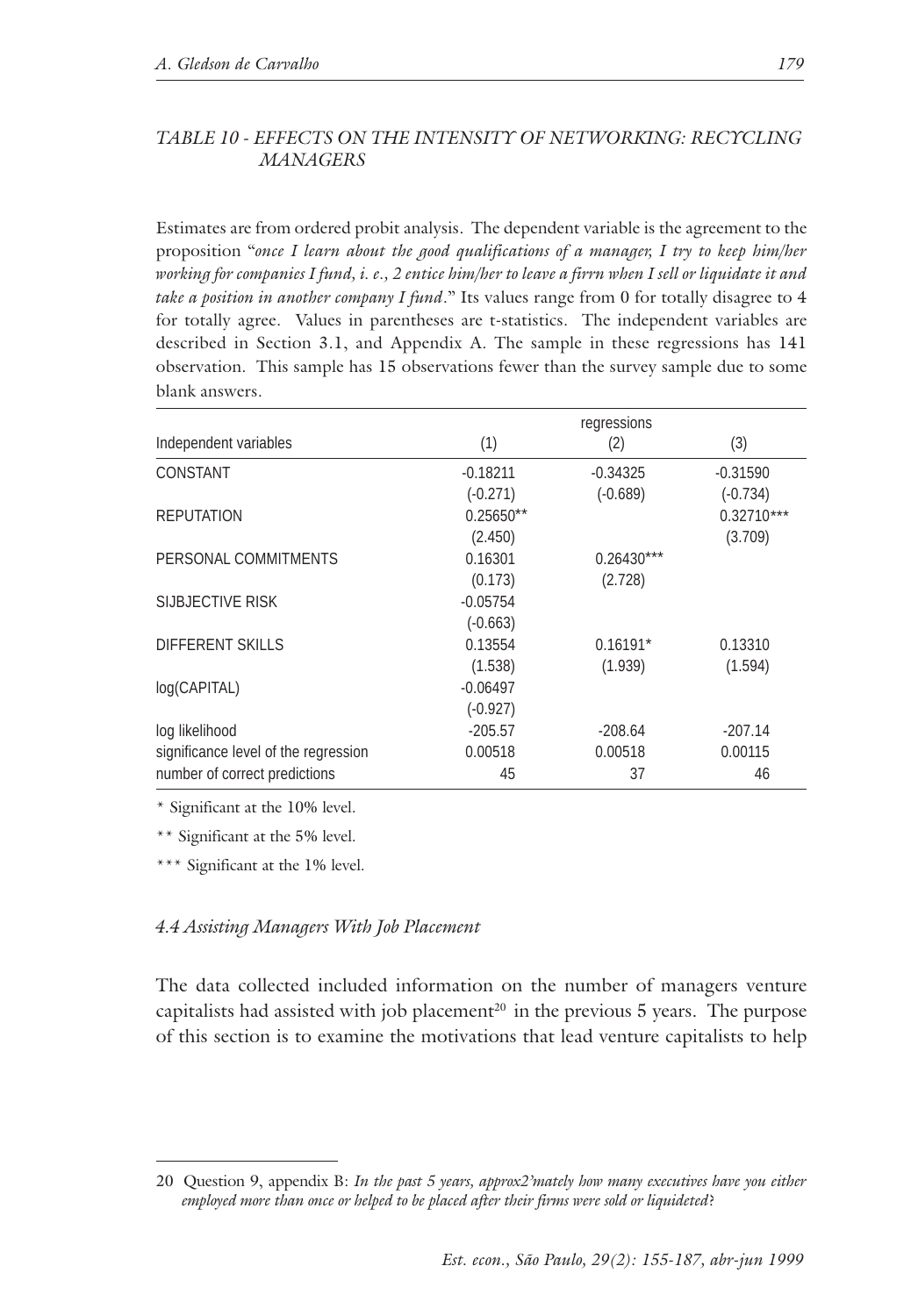managers with job placement. Venture capitalists assist managers with job placement by recycling managers or suggesting them to others. Therefore, the factors that possibly affect this behavior are the same that affect the intensity with which venture capitalists suggest managers and adopt the recycling strategy. These are: 1) the risk that venture capitalists assess of their investments (SUBJECTIVE RISK), 2) personal commitments assumed by the venture capitalist when hiring managers (PERSONAL COMMITMENTS); 3) the importance that venture capitalists attribute to the reputation resulting from assisting managers with job placement (REPUTATION); 4) whether venture capitalists think that to manage for venture capital investors is qualitatively different (DIFFERENT SKILLS), and 5) the size of the venture capital funds (CAPITAL). The number of deals the venture capitalist structures (DEALS) is used as a control variable.

Poisson regressions in Table 11 present a picture of the factors affecting the intensity with which venture capitalists assist managers with job placement. Regressions 1 to 3 show that all variables listed above are relevant to the motivations behind such behavior. Moreover, the signs of the relations are as predicted.

The high significance of the parameters associated with variables REPUTATION and PERSONAL COMMITMENTS reinforces the plausibility of the conjecture that venture capital can offer managers insurance against project-specific risks. The novelty in the regressions in Table 11, as compared to the regressions for the recycling and suggesting managers, is the significance of the parameter associated with the variable CAPITAL: the number of managers helped increases with the size of the fund. Nonetheless, it is unclear if this is related to the number of managers recycled, suggested, or both.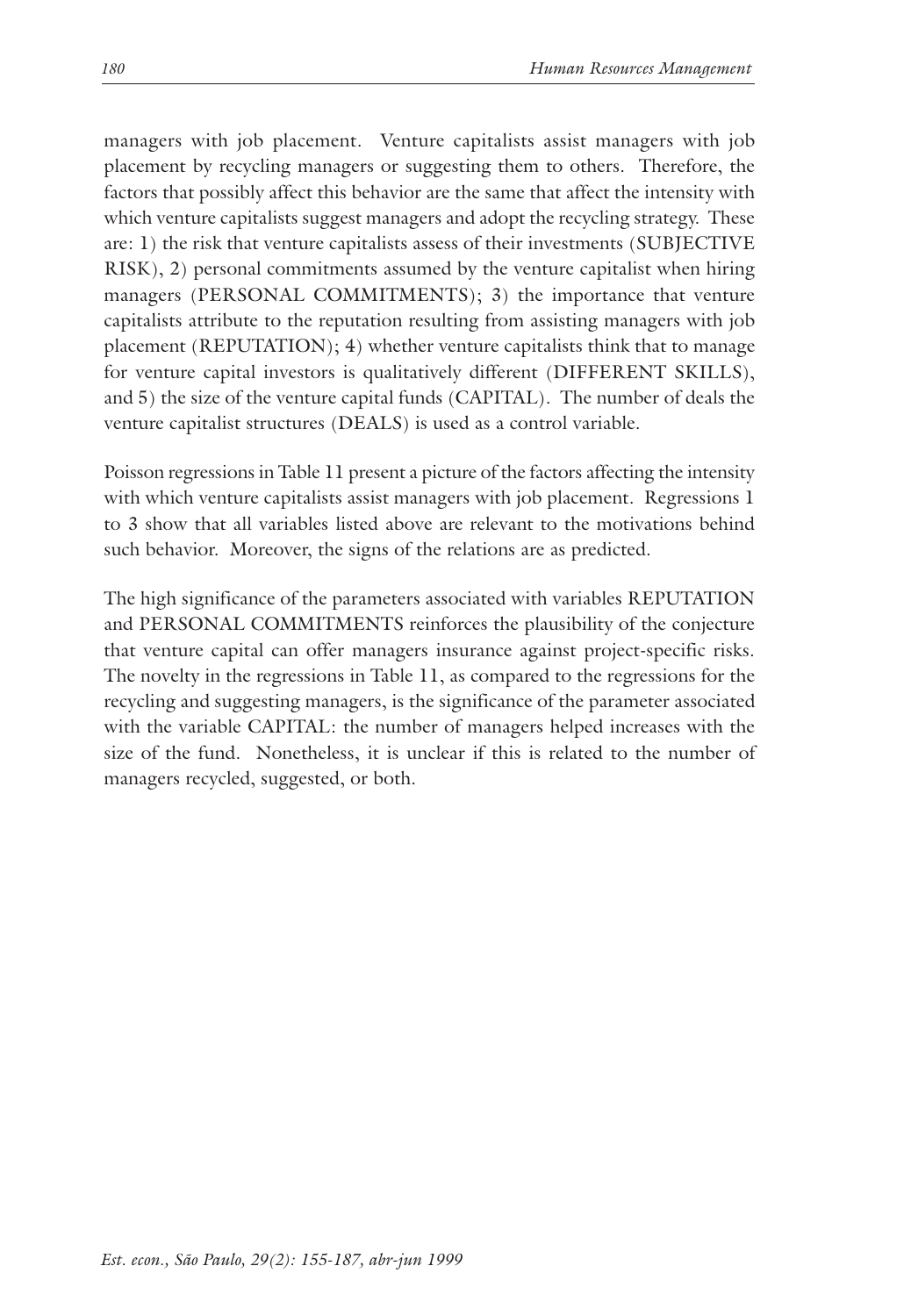## TABLE 11 - EFFECTS ON THE INTENSITY OF NETWORKING: HELPING **MANAGERS**

Estimates are from Poisson regressions. The dependent variable is the number of managers the venture capitalist had helped with job placement in the previous 5 years. When the respondent gave an interval as answer, the midpoint of the interval was used. Since Poisson regression require the dependent variable to assume only integer values, the original dependent variable was multiplied by two. Values in parentheses are t-statistics. The independent variables are described in Section 3.1, and Appendix A. The sample in these regressions has 128 observations. This sample has 28 observations fewer than the survey sample due to some blank answers.

|                         | regressions  |               |               |  |
|-------------------------|--------------|---------------|---------------|--|
| Independent variables   | (1)          | (2)           | (3)           |  |
| CONSTANT                | $-0.77772**$ | $-0.41324$    | $-0.48742*$   |  |
|                         | $(-2.424)$   | $(-1.285)$    | $(-1.853)$    |  |
| <b>REPUTATION</b>       | $0.33961***$ |               | $0.35950$ *** |  |
|                         | (6.899)      |               | (8.223)       |  |
| PERSONAL COMMITMENTS    | 0.03425      | $0.20065$ *** |               |  |
|                         | (0.665)      | (4.435)       |               |  |
| <b>SUBJECTIVE RISK</b>  | $0.06418*$   | $0.06862*$    | $0.06506*$    |  |
|                         | (1.749)      | (1.914)       | (1.789)       |  |
| <b>DIFFERENT SKILLS</b> | 0.06259      | $0.09720**$   |               |  |
|                         | (1.570)      | (2.469)       |               |  |
| log(CAPITAL)            | $0.07664**$  | $0.07123**$   | $0.07642**$   |  |
|                         | (2.473)      | (2.260)       | (2.471)       |  |
| <b>DEALS</b>            | $0.02199***$ | $0.02562***$  | $0.02178***$  |  |
|                         | (5.203)      | (6.070)       | (5.158)       |  |
| $R_p^2$                 | 0.2542       | 0.1675        | 0.2565        |  |
| $R_d^2$                 | 0.1774       | 0.1082        | 0.0782        |  |

\* Significant at the 10% level.

\*\* Significant at the 5% level.

\*\*\* Significant at the 1% level.

## **CONCLUSION**

A significant part of a firm's value - organizational capital - consists of nontradable and, in general, nontransferable knowledge and experience. Along with their investment activities, venture capitalists become actively involved within their portfolio firms and acquire part of these nontradable assets. Since they fund a continuous stream of firms, venture capitalists have the opportunity to transfer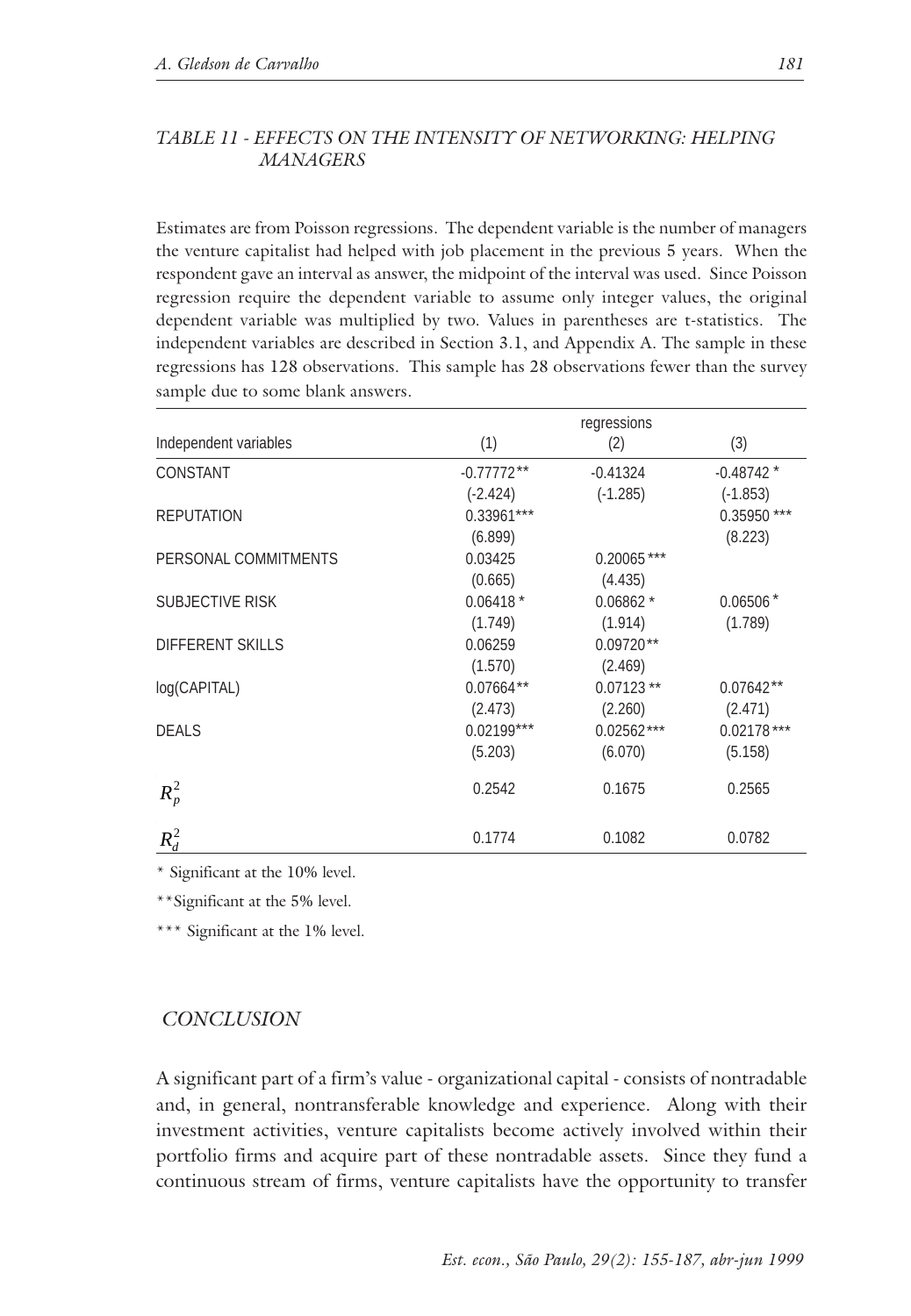organizational capital across firms. This is a source of value-added not available in other forms of financing.

In this study, I confined the role of venture capitalists in transferring organizational capital to two aspects: the transfer of knowledge about the qualification of managers; and the control of the firm-specific managerial risk. This latter relates to how venture capitalists can reduce the risk that managers face in managing a company of uncertain future existence. This is accomplished by referring managers to other venture capitalists.

The transfer of information about the qualification of managers can be accomplished in two different ways: by a single venture capitalist consecutively employing the same manager in different portfolio firms (recycling managers); or by referrals from one venture capitalist to another. The first form does not require communication among venture capitalists, while the second form require intense exchange of information among venture capitalists.

Through a nationwide survey of venture capitalists, I obtained evidence that they operate an informal network involved in locating and relocating managers. A majority of the venture capitalists affirm that it is common for them to hire managers under suggestions from their colleagues (62.3%) and to suggest managers (56.2%). Furthermore, 37% affirm that they adopt the strategy of recycling managers.

Ordered probit analysis revealed that the intensity with which venture capitalists network is positively influenced by the following factors: 1) the value of the information transmitted though the network; 2) the risk that venture capitalists assess of their investments; 3) the size of the fund; 4) how difficult is to entice executive to manage firms funded with venture capital; and 5) the gains that venture capitalists who suggest managers can obtain when enticing managers to accept job offers. Econometric analysis also provide evidence that the decisions to take suggestions and suggest are independent. All factors listed above are significant in explaining the decision to take suggestions. The decision to suggest managers is dominated by the risk of the investments in venture capitalists' portfolios and the gains that venture capitalists who suggest managers can obtain when enticing managers to accept job offers.

The relevance of the value of the information in explaining why venture capitalists act on suggestions when hiring managers indicates venture capitalists are interested in the quality of the information transmitted. This supports the conjecture that venture firms funded with venture capitalists who network on average should have superior management.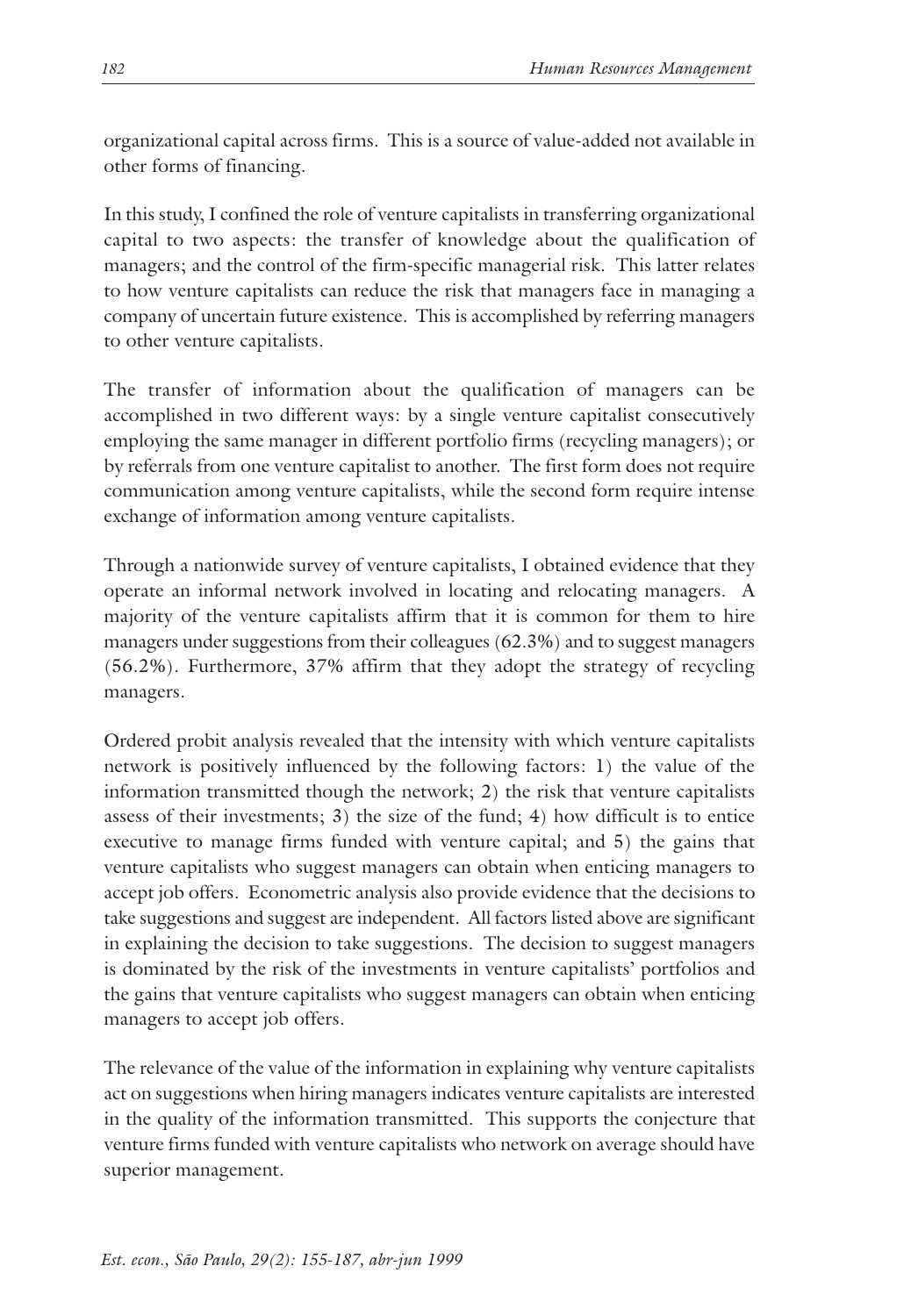Finally, The importance attributed to the reputation of assisting efficient managers with job placement is significant in explaining the intensity with which venture capitalists suggest managers. This is consistent with the conjecture that firms funded with venture capital have an advantage when hiring managers, because venture capitalists can offer the manager an "insurance" for the case in which the manager is efficient but the project is not successful. This enables firms funded with venture capital to attract managers and constitutes another source of valueadded. Nonetheless, more conclusive evidence for this conjecture must be based on whether managers perceive that venture capitalists can offer firm-specific insurance when accepting job offers.

#### **REFERENCES**

- ADMATI, A. R., and PFLEIDERER, P. Robust financial contracting and the role of venture capitalists. *Journal of Finance*, 371-402, June, 1994.
- AMIT, A. R., GLOSTEN, L. and MULLER, E. Entrepreneurial ability, venture investments, and risk sharing. Management Science, 1232-1245, October, 1990.
- BARRY, C. B. New directions in research on venture capital finance. *Financial Management*, 3-15, Autumn, 1994.
- CARVALHO, A. G. Venture capital as a network for human resources allocation. University of Illinois, unpublished thesis, 1997.
- CHAN, Y. On the positive role of financial intermediation in allocations of venture capital in a market with imperfect information. Journal of Finance, 1543-1561, December, 1983.
- CHEUNG, S. N. S. Economic organization and transaction costs. The new *palgrave, a dictionary of economics.* Ed. Eatwell, J., Milgate, M., and Newman, P., 1987.
- GOMPERS, P. A. Optimal investment, monitoring, and the staging of venture capital. *Journal of Finance*, 1461-1489, December, 1993.
- LERNER, J. Venture capital and the oversight of the private firms. Harvard University Unpublished Manuscript, 1994a.
- LERNER, J. The syndication of venture capital investments. *Financial Management*, 16-27, Autumn, 1994b.
- SAHLMAN, W. A., The structure and governance of venture-capital organizations. Journal of Financial Economics, 473-521, October, 1990.
- VENTURE ECONOMICS. Pratt's guide to venture capital sources. Venture *Economics*, New York, NY, 1994.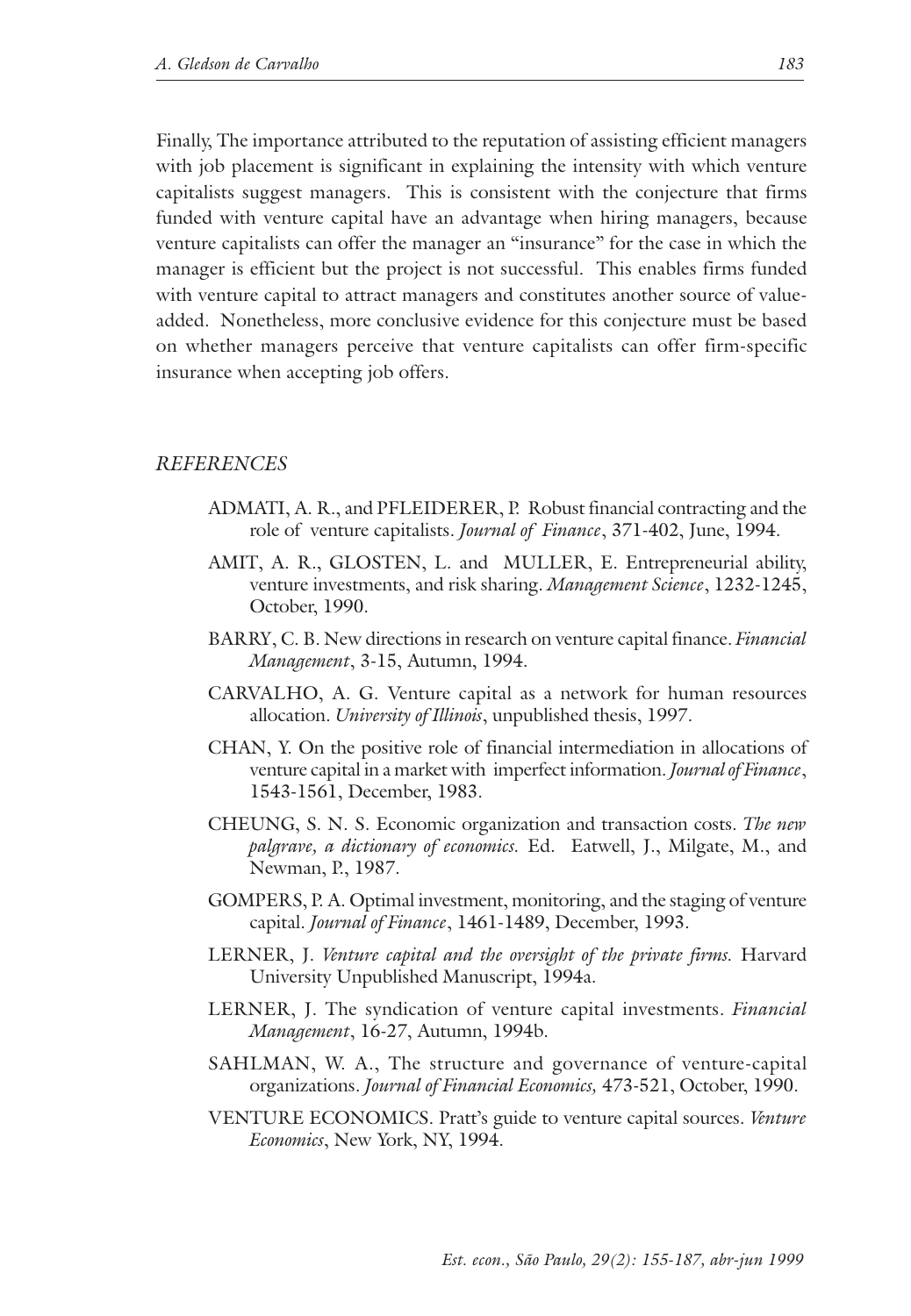# A - LIST OF VARIABLES

## TABLE 12 - LIST OF QUALITATIVE VARIABLES AND THEIR VALUES

| proposition                                     | wording                                                                                                                                                                                                         | strongly<br>agree | agree | neutral        | disagree     | strongly<br>disagree |
|-------------------------------------------------|-----------------------------------------------------------------------------------------------------------------------------------------------------------------------------------------------------------------|-------------------|-------|----------------|--------------|----------------------|
| <b>SUCCESS</b><br>DEPENDS ON<br><b>MANAGERS</b> | The success of the type of firms I<br>fund depends mostly on their top<br>managers                                                                                                                              | 4                 | 3     | $\overline{2}$ | $\mathbf{1}$ | $\Omega$             |
| <b>DIFFICULT HIRE</b>                           | It can be difficult to entice a top<br>manager to leave a stable position in<br>a well established company and<br>take a chance in a new firm with<br>risky prospects.                                          | 4                 | 3     | 2              | $\mathbf{1}$ | $\mathbf 0$          |
| PERSONAL<br><b>COMMITMENTS</b>                  | If it were not for their confidence in<br>my personal commitment to them,<br>some of the top managers of the<br>companies I fund might not have<br>accepted the job offer they received                         | 4                 | 3     | $\overline{2}$ | 1            | $\mathbf 0$          |
| <b>INSIDE</b><br><b>INFORMATION</b>             | As a venture capitalist I learn<br>substantially more about the<br>managers of the companies I fund<br>than what can be revealed to<br>outsiders by their track records.                                        | 4                 | 3     | $\overline{2}$ | 1            | 0                    |
| <b>TAKE</b><br><b>SUGGESTIONS</b>               | It is common for me to act on<br>suggestions from others in the<br>private equity industry when hiring<br>a top manager for a firm.                                                                             | 4                 | 3     | $\overline{2}$ | 1            | $\mathbf 0$          |
| <b>REPUTATION</b>                               | Having a reputation of helping good<br>managers with job placement, in the<br>event that the companies for which<br>they work are liquidated, helps<br>entice other managers to work for<br>other firms I fund. | 4                 | 3     | 2              | 1            | $\mathbf 0$          |
| <b>DIFFERENT</b><br><b>SKILLS</b>               | To manage a firm funded with<br>venture capital requires different<br>skills from those needed to manage<br>a company funded with other<br>sources of capital.                                                  | 4                 | 3     | $\overline{2}$ | $\mathbf{1}$ | $\mathbf 0$          |

i,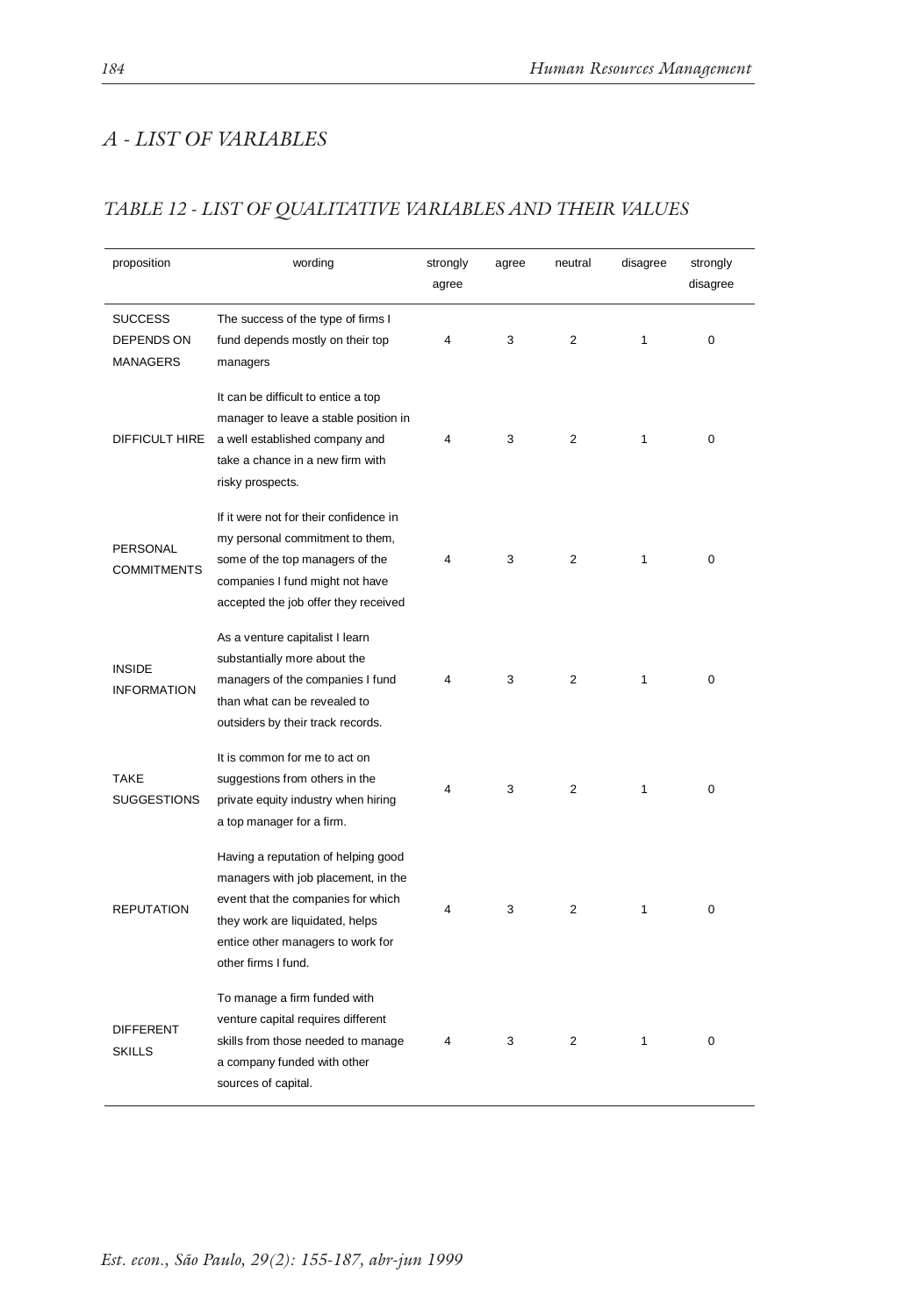## **B** - SURVEY QUESTIONNAIRE

1) Using the numbers 1, 2 an 3 (1 the most important, 2 for the second most important and 3 for the third most important), please rank the three types of financing in which you are most involved (classification taken from "Pratt's Guide to Venture Capital Sources").

| seed         | bridge financing       |
|--------------|------------------------|
| startup      | <b>LBO</b>             |
| R&D          | acquisition financing  |
| first-stage  | control-block purchase |
| second-stage | industry consolidation |
| mezzanine    | other                  |

- 2) In the realm of venture capital, how would you classify most of your investments (use a scale from 1 for low risk to 5 for high risk)?
- 3) Using the numbers 1, 2 and 3 (1 for the most important, 2 for the second most important and 3 for the third most important), please rank the three activities performed by venture capitalists that you consider most important.
- \_ monitoring performance against goals \_\_\_\_ developing business strategies helping with management decisions \_\_\_\_ recruiting managers \_ providing industry knowledge other: \_\_\_ providing financing  $\frac{1}{\sqrt{1-\frac{1}{2}}\cdot\frac{1}{2}}$  other: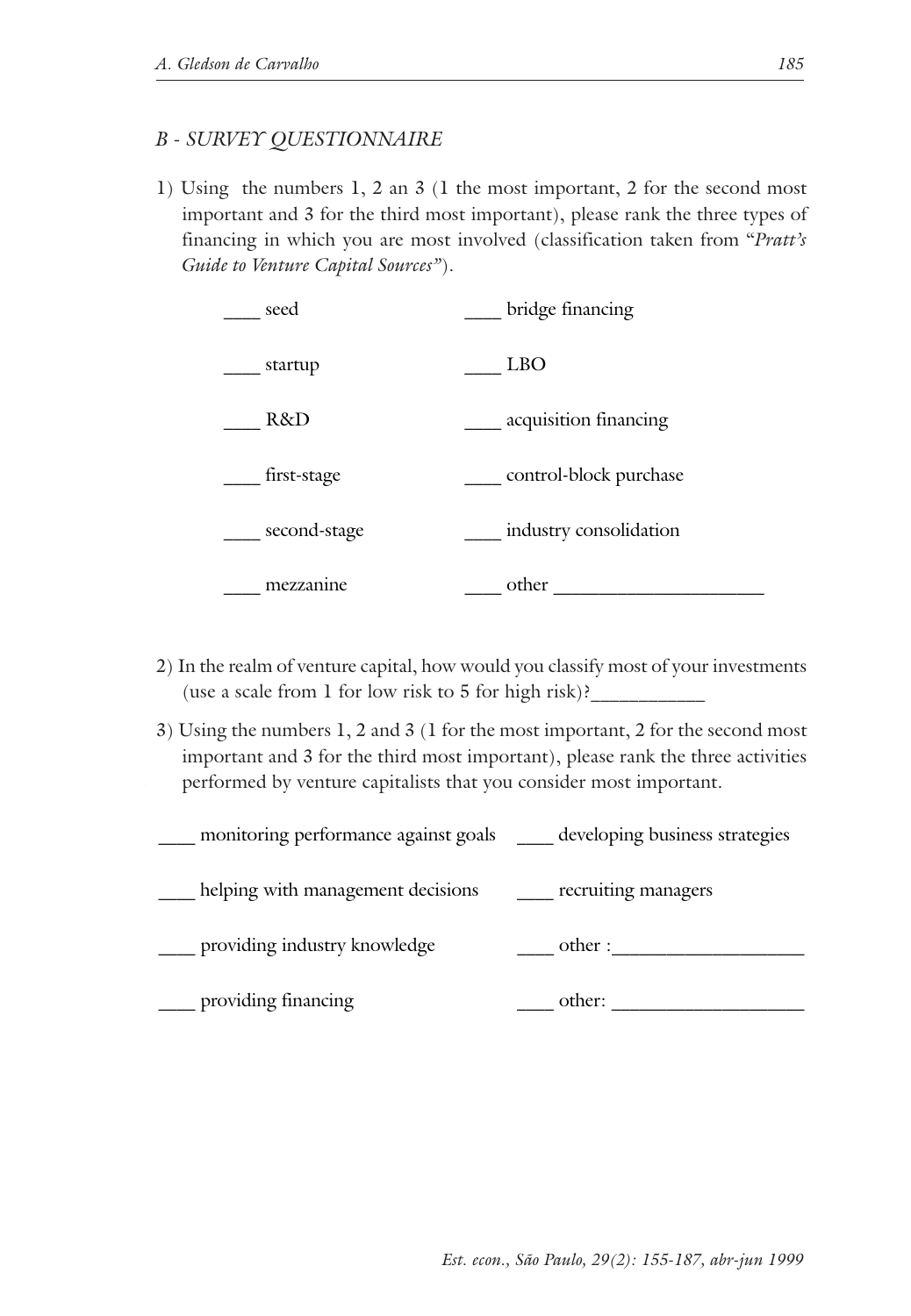4) Please indicate the extent to which you agree or disagree with the following statements:

|                                                                                                                                                                                                                                         | strongly<br>agree | agree          | neutral | disagree                | strongly<br>disagree |
|-----------------------------------------------------------------------------------------------------------------------------------------------------------------------------------------------------------------------------------------|-------------------|----------------|---------|-------------------------|----------------------|
| a. The success of the type of companies I fund depends mostly on their top managers.                                                                                                                                                    | $\mathbf{1}$      | $\overline{2}$ | 3       | 4                       | 5                    |
| b. It can be difficult to entice a top manager to leave a stable position in a well<br>established company and take a chance in a new firm with risky prospects.                                                                        | 1                 | $\overline{2}$ | 3       | 4                       | 5                    |
| c. If it were not for their confidence in my personal commitment to them, some of the top<br>managers of the companies I fund might not have accepted the job offer they<br>received.                                                   | $\mathbf{1}$      | $\overline{2}$ | 3       | 4                       | 5                    |
| d. As a venture capitalist I learn substantially more about the managers of the firms I<br>finance than what can be revealed to outsiders by their records.                                                                             | 1                 | $\overline{2}$ | 3       | 4                       | 5                    |
| e. I hire firm managers based mostly on their general personal characteristics and skills<br>such as integrity, energy, intelligence, etc., rather than firm or industry specific<br>knowledge.                                         | $\mathbf{1}$      | 2              | 3       | 4                       | 5                    |
| f. The abilities I look for in a firm manager are knowledge and skills that are highly<br>specific to the firm he or she would manage and not easily transferable to other firms I<br>fund.                                             | $\mathbf{1}$      | $\overline{2}$ | 3       | 4                       | 5                    |
| g. The abilities I look for in a firm manager are skills and knowledge which are industry<br>specific.                                                                                                                                  | 1                 | $\overline{2}$ | 3       | $\overline{\mathbf{4}}$ | 5                    |
| h. Once I learn about the good qualifications of a manager, I try to keep him/her working<br>for companies I fund, i.e., I entice him/her to leave a firm when I sell or liquidate it and<br>take a position in another company I fund. | $\mathbf{1}$      | $\overline{2}$ | 3       | $\overline{\mathbf{4}}$ | 5                    |
| i. It is common for me to suggest likely managers to others in the private equity<br>business.                                                                                                                                          | 1                 | $\overline{c}$ | 3       | 4                       | 5                    |
| j. It is common for me to act on suggestions from others in the private equity industry<br>when hiring a top manager for a firm.                                                                                                        | 1                 | 2              | 3       | 4                       | 5                    |
| k. Having a reputation of helping good managers with job placement, in the event that<br>the companies for which they work are liquidated, helps entice other managers to<br>work for other firms I fund                                | 1                 | $\overline{2}$ | 3       | 4                       | 5                    |
| I. To manage a firm funded with venture capital requires different skills from those<br>needed to manage a company financed with other sources of capital.                                                                              | $\mathbf{1}$      | 2              | 3       | 4                       | 5                    |
| m. When the CEO of a company I fund is not an owner but a competent executive, I<br>spend some effort helping him/her manage better                                                                                                     | 1                 | $\overline{a}$ | 3       | 4                       | 5                    |
| n. When the CEO of a company I fund is the entrepreneur, to some extent I act as a<br>mentor and spend effort to help him/her manage better.                                                                                            | 1                 | $\overline{2}$ | 3       | 4                       | 5                    |
| o. Venture capitalists operate informal networks involved in locating and relocating<br>competent managers.                                                                                                                             | 1                 | $\overline{2}$ | 3       | 4                       | 5                    |